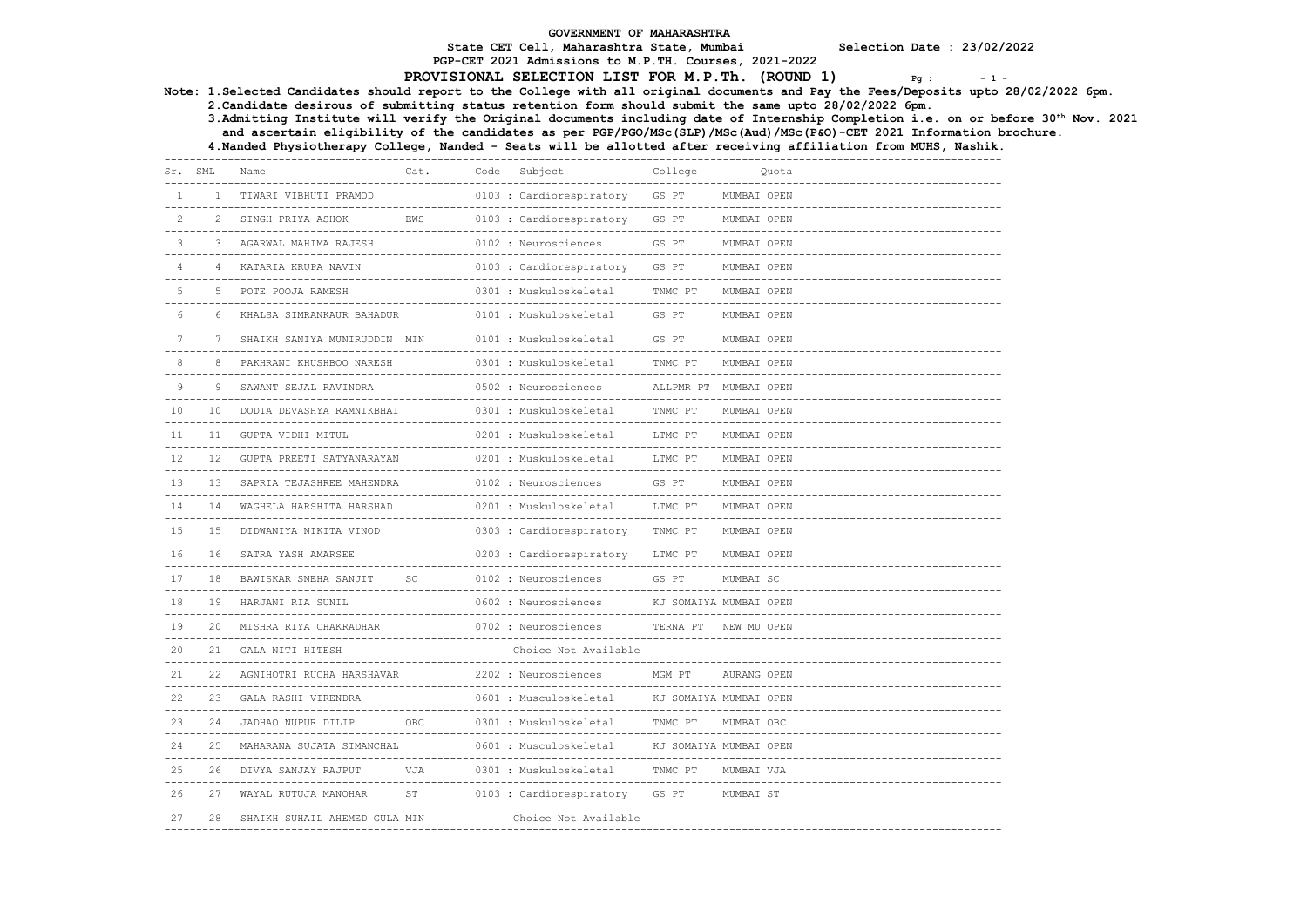# PGP-CET 2021 Admissions to M.P.TH. Courses, 2021-2022

# PROVISIONAL SELECTION LIST FOR M.P.Th. (ROUND 1)  $_{pg}$  :  $_{2}$  -

Note: 1.Selected Candidates should report to the College with all original documents and Pay the Fees/Deposits upto 28/02/2022 6pm.

2.Candidate desirous of submitting status retention form should submit the same upto 28/02/2022 6pm.

3.Admitting Institute will verify the Original documents including date of Internship Completion i.e. on or before 30th Nov. 2021

and ascertain eligibility of the candidates as per PGP/PGO/MSc(SLP)/MSc(Aud)/MSc(P&O)-CET 2021 Information brochure.

| Sr. SML |     | Name                                                        | Cat.                              | Code | Subject                                                      | College                                          |             | Quota |
|---------|-----|-------------------------------------------------------------|-----------------------------------|------|--------------------------------------------------------------|--------------------------------------------------|-------------|-------|
| 28      | 29  | THAPAR SIMRAN SHIV<br>------------------------------------- |                                   |      | 0601 : Musculoskeletal                                       | KJ SOMAIYA MUMBAI OPEN                           |             |       |
| 29      | 30  | DEOPA TWINKLE NARESH                                        |                                   |      | 0401 : Muskuloskeletal                                       | GMC PT                                           | NAGPUR OPEN |       |
| 30      | 31  | CHAVAN TANVI AJAY                                           | <b>NTB</b>                        |      | 0905 : Sports Medicine                                       | SANCHETI P PUNE                                  |             | OPEN  |
| 31      | 32  | CHHAJED PRANALI RAMESH                                      | ------------                      |      | 0602 : Neurosciences                                         | KJ SOMAIYA MUMBAI OPEN                           |             |       |
| 32      | 33  | PAREKH NIKEE MEHUL                                          |                                   |      | 0601 : Musculoskeletal                                       | KJ SOMAIYA MUMBAI OPEN                           |             |       |
| 33      | 34  | GOKLANI SHWETA PRADEEP                                      |                                   |      | 0601 : Musculoskeletal                                       | KJ SOMAIYA MUMBAI OPEN                           |             |       |
| 34      |     | JADHAV SIMRAN VIJAY                                         | SC                                |      | 0201 : Muskuloskeletal                                       | LTMC PT                                          | MUMBAI SC   |       |
| 35      | 36  | ---------------<br>SARAF MANALI MANOJ                       |                                   |      | 0403 : Cardiorespiratory                                     | GMC PT                                           | NAGPUR OPEN |       |
| 36      |     | NAYAK AYUSHREE SHRIKANT                                     |                                   |      | 0901 : Musculoskeletal                                       | SANCHETI P PUNE                                  |             | OPEN  |
| 37      | 38  | DOSHI DEVANSHI MUKESH                                       |                                   |      | 0901 : Musculoskeletal<br><u> Leopoldo Leopo</u>             | SANCHETI P PUNE                                  |             | OPEN  |
| 38      | 39  | KADAM AMRUTA RAVINDRA                                       |                                   |      | 0602 : Neurosciences<br>------------------------------------ | KJ SOMAIYA MUMBAI OPEN                           |             |       |
| 39      | 40  | TAMBOLI ARSHIN                                              | OBCMIN                            |      | 0902 : Neurosciences                                         | -----------------------------<br>SANCHETI P PUNE |             | OPEN  |
| 40      | 41  | HIMANSHI BIPINKUMAR THAKE                                   | ------------------------          |      | 0702 : Neurosciences                                         | TERNA PT                                         | NEW MU OPEN |       |
| 41      | 42  | GODBOLE SANIKA ATUL                                         |                                   |      | 0604 : Community Medical Sc KJ SOMAIYA MUMBAI OPEN           |                                                  |             |       |
| 42      | 43  | MENDON SHREYA GANESH                                        |                                   |      | 0904 : Community Medical Sc SANCHETI P PUNE                  |                                                  |             | OPEN  |
| 43      | 44  | KULKARNI SHRIYA SATISH                                      |                                   |      | 1201 : Musculoskeletal                                       | CHAITANYA PUNE                                   |             | OPEN  |
| 44      | 4.5 | PRANJALI DWIVEDI                                            |                                   |      | 2003 : Cardiorespiratory                                     | MGM PT                                           | NEW MU OPEN |       |
| 45      |     | SAHU ANANYA ANURUPA SUBRA                                   |                                   |      | 0701 : Musculoskeletal                                       | TERNA PT                                         | NEW MU OPEN |       |
| 46      | 47  | KAPADIA RIA ALOK                                            | --------------------------------- |      | 0802 : Neurosciences                                         | B JINDAL P PUNE                                  |             | OPEN  |
| 47      | 50  | GODBOLE SHRUTI MAHESHRAO OBC                                |                                   |      | 0101 : Muskuloskeletal                                       | GS PT                                            | MUMBAI OBC  |       |
| 48      |     | GANDHI SOUMYAA PURANJAY                                     |                                   |      | 0901 : Musculoskeletal<br><u>uu uu uu uu uu uu u</u>         | SANCHETI P PUNE                                  |             | OPEN  |
| 49      | 52  | POOJA THAKKER                                               |                                   |      | 0701 : Musculoskeletal                                       | TERNA PT                                         | NEW MU OPEN |       |
| 50      | 53  | DOSHI PRACHI CHETAN                                         |                                   |      | 0603 : Cardiorespiratory                                     | KJ SOMAIYA MUMBAI OPEN                           |             |       |
| 51      |     | KOLHE DIPIKA YASHWANT                                       | OBC                               |      | 0103 : Cardiorespiratory                                     | GS PT                                            | MUMBAI OBC  |       |
| 52      |     | SHAH KRIPA SAGAR                                            |                                   |      | 0901 : Musculoskeletal                                       | SANCHETI P PUNE                                  |             | OPEN  |
| 53      | 56  | BHANGE ASHISH ASHOKRAO                                      | OBC                               |      | 0401 : Muskuloskeletal                                       | GMC PT                                           | NAGPUR OBC  |       |
| 54      | 57  | TOSHNIWAL ANJALI DINESH                                     |                                   |      | 0902 : Neurosciences                                         | SANCHETI P PUNE                                  |             | OPEN  |
|         |     |                                                             |                                   |      |                                                              |                                                  |             |       |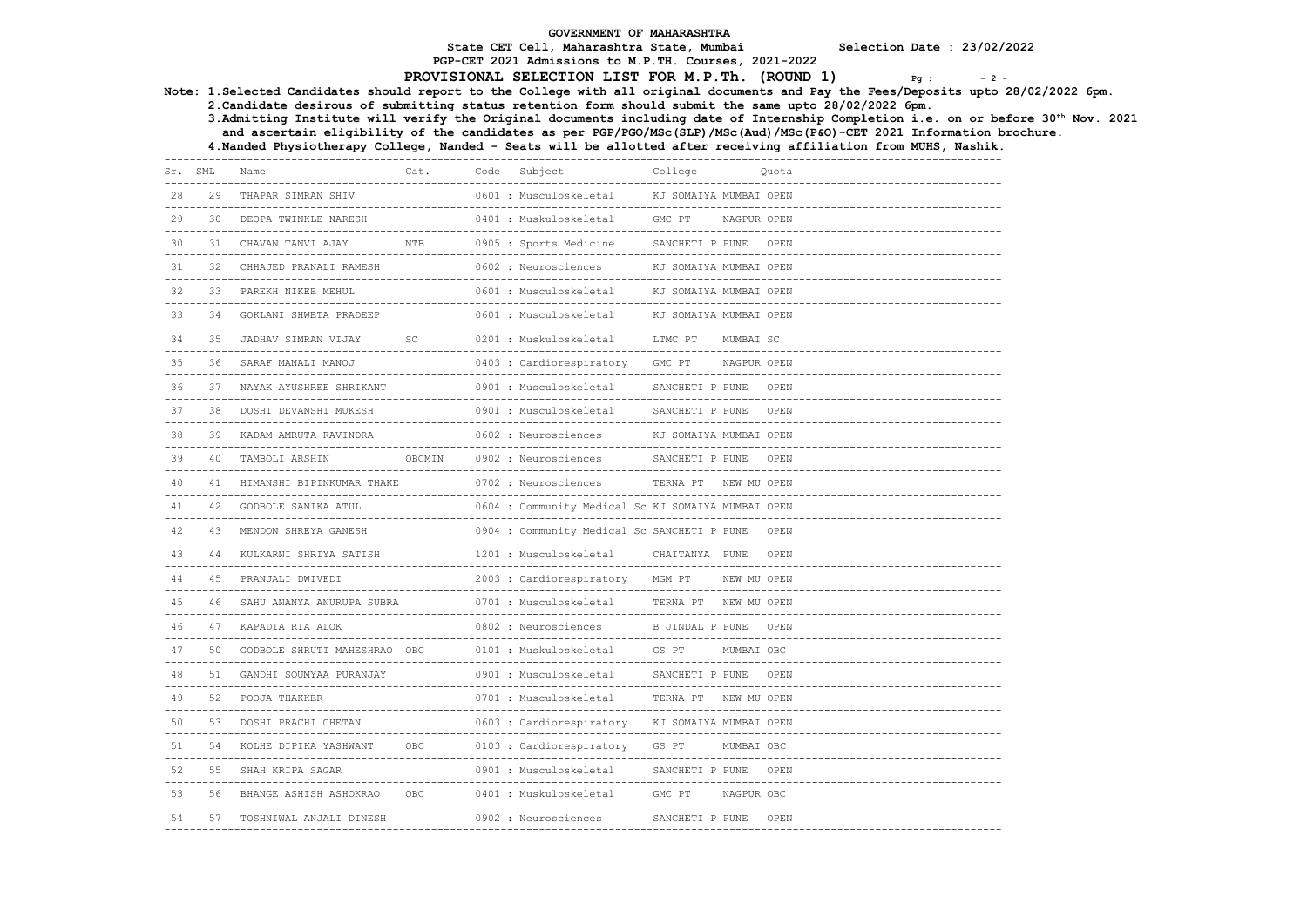PGP-CET 2021 Admissions to M.P.TH. Courses, 2021-2022

### PROVISIONAL SELECTION LIST FOR M.P.Th.  $(ROUND 1)$   $Pq : -3 - 3$

Note: 1.Selected Candidates should report to the College with all original documents and Pay the Fees/Deposits upto 28/02/2022 6pm.

2.Candidate desirous of submitting status retention form should submit the same upto 28/02/2022 6pm.

 3.Admitting Institute will verify the Original documents including date of Internship Completion i.e. on or before 30th Nov. 2021 and ascertain eligibility of the candidates as per PGP/PGO/MSc(SLP)/MSc(Aud)/MSc(P&O)-CET 2021 Information brochure.

4.Nanded Physiotherapy College, Nanded - Seats will be allotted after receiving affiliation from MUHS, Nashik.

| Sr. | SML | Name                                                    | Cat.          | Code | Subject                                     | College                                  |             | Quota      |  |  |  |
|-----|-----|---------------------------------------------------------|---------------|------|---------------------------------------------|------------------------------------------|-------------|------------|--|--|--|
| 55  | 58  | DARDA PALAK PRADEEPKUMAR                                |               |      | 0802 : Neurosciences                        | B JINDAL P PUNE                          |             | OPEN       |  |  |  |
| 56  | 59  | AIL VINEETA GOPAL                                       |               |      | 2101 : Musculoskeletal                      | DPO'S NEET THANE OPEN                    |             |            |  |  |  |
| 57  | 60  | SINGH KOMAL RAMBAHADUR                                  |               |      | 0902 : Neurosciences                        | SANCHETI P PUNE                          |             | OPEN       |  |  |  |
| 58  |     | THAKUR SHIVANI DEEPAK<br>------------------------------ | OBC           |      | 0101 : Muskuloskeletal                      | GS PT                                    | MUMBAI OBC  |            |  |  |  |
| 59  |     | AKANKSHA YOGESHWAR DEKATE OBC                           |               |      | 0203 : Cardiorespiratory                    | LTMC PT                                  | MUMBAI OBC  |            |  |  |  |
| 60  | 63  | BHONDVE ARPITA ARUN                                     |               |      | 1603 : Cardio Respiratory                   | MIMER PT                                 | PUNE        | OPEN       |  |  |  |
| 61  | 65  | GORE GANESH SUKHDEV                                     | $_{\rm{NTC}}$ |      | 0101 : Muskuloskeletal                      | GS PT<br>______________________          | MUMBAI NTC  |            |  |  |  |
| 62  |     | PAWASKAR ADITI SANJAY                                   |               |      | 1002 : Neurosciences                        | SKN PT                                   | PUNE        | OPEN       |  |  |  |
| 63  | 68  | GHADSE SIMRAN SURESH                                    |               |      | 0701 : Musculoskeletal                      | TERNA PT                                 | NEW MU OPEN |            |  |  |  |
| 64  |     | RAGHAWANI KHUSHBU RAMESH                                |               |      | 0701 : Musculoskeletal                      | TERNA PT                                 | NEW MU OPEN |            |  |  |  |
| 65  | 70  | ROSHANI RAJKUMAR AJMERA                                 |               |      | 0903 : Cardiorespiratory                    | SANCHETI P PUNE                          |             | OPEN       |  |  |  |
| 66  |     | BATUL ASGARALI DHINOJWALA MIN                           |               |      | 0603 : Cardiorespiratory                    | KJ SOMAIYA MUMBAI OPEN                   |             |            |  |  |  |
| 67  |     | GHADGE SHRADDHA DNYANESHW                               |               |      | 0802 : Neurosciences                        | B JINDAL P PUNE                          |             | OPEN       |  |  |  |
| 68  | 73  | WARIK NIDHI PRADIP                                      | OBC           |      | 0201 : Muskuloskeletal                      | LTMC PT                                  | MUMBAI OBC  |            |  |  |  |
| 69  | 74  | DALVI RUCHA SHRINIVAS                                   |               |      | 0701 : Musculoskeletal                      | TERNA PT                                 | NEW MU OPEN |            |  |  |  |
| 70  | 75  | KHAN FAIZAAN IOBAL                                      | <b>MTN</b>    |      | 0701 : Musculoskeletal                      | TERNA PT<br>---------------------------- | NEW MU OPEN |            |  |  |  |
|     |     | VASYANI MAHIMA SHEWAK KAN                               |               |      | 2205 : Sports Medicine                      | MGM PT                                   | AURANG OPEN |            |  |  |  |
| 72  |     | KOKANE SHEETAL GANESH                                   | SC            |      | 0101 : Muskuloskeletal                      | GS PT                                    | MUMBAI SC   |            |  |  |  |
| 73  |     | DIVYASHRI RADHAKRISHNAN                                 |               |      | 1401 : Musculoskeletal                      | VSPM PT                                  | NAGPUR OPEN |            |  |  |  |
| 74  |     | RATHOD PRAJAKTA BABURAO                                 | VJA           |      | 0102 : Neurosciences                        | GS PT                                    | MUMBAI VJA  |            |  |  |  |
| 75  |     | GUJARATHI NIKUNJA SNEHALK EWS                           |               |      | 0303 : Cardiorespiratory                    | TNMC PT                                  | MUMBAI EWS  |            |  |  |  |
| 76  | 82  | RATHOD DIPEEKA DAYARAM                                  | <b>V.TA</b>   |      | 1101 : Muskuloskeletal                      | MODERN PT PUNE                           |             | OPEN (EMD) |  |  |  |
| 77  | 83  | KATHAR AMOL PRAKASH                                     | OBC           |      | 0102 : Neurosciences                        | GS PT                                    | MUMBAI OBC  |            |  |  |  |
| 78  |     | KALANTRI VIDHI MAHESH                                   |               |      | 0801 : Musculoskeletal                      | <b>B JINDAL P PUNE</b>                   |             | OPEN       |  |  |  |
| 79  | 86  | SHIWANGI KUMAR                                          |               |      | 0904 : Community Medical Sc SANCHETI P PUNE |                                          |             | OPEN       |  |  |  |
| 80  | 87  | AGASHE MANIK DILIP                                      |               |      | 1101 : Muskuloskeletal                      | MODERN PT PUNE                           |             | OPEN       |  |  |  |
| 81  | 88  | SANGANI KOMAL ANIL                                      |               |      | 2205 : Sports Medicine                      | MGM PT                                   | AURANG OPEN |            |  |  |  |
|     |     |                                                         |               |      |                                             |                                          |             |            |  |  |  |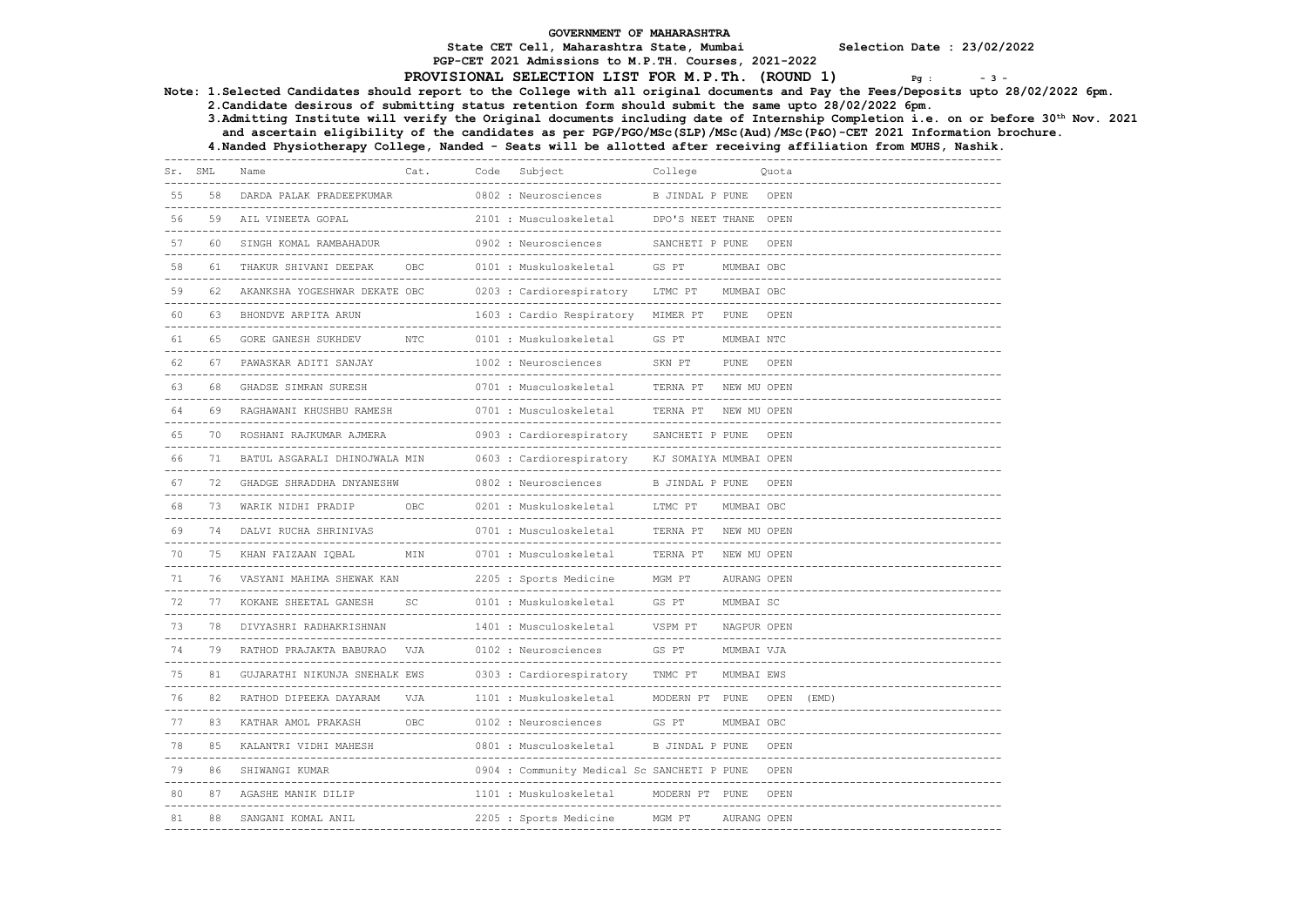PGP-CET 2021 Admissions to M.P.TH. Courses, 2021-2022

#### PROVISIONAL SELECTION LIST FOR M.P.Th. (ROUND 1)  $Pg_{g}$ :  $-4$  -

3.Admitting Institute will verify the Original documents including date of Internship Completion i.e. on or before 30th Nov. 2021

Note: 1.Selected Candidates should report to the College with all original documents and Pay the Fees/Deposits upto 28/02/2022 6pm. 2.Candidate desirous of submitting status retention form should submit the same upto 28/02/2022 6pm. and ascertain eligibility of the candidates as per PGP/PGO/MSc(SLP)/MSc(Aud)/MSc(P&O)-CET 2021 Information brochure. 4.Nanded Physiotherapy College, Nanded - Seats will be allotted after receiving affiliation from MUHS, Nashik. ------------------------------------------------------------------------------------------------------------------------------------ Cat. Code Subject ------------------------------------------------------------------------------------------------------------------------------------ 82 89 YADAV POOJA INDRAJEET ------------------------------------------------------------------------------------------------------------------------------------ 2001 : Musculoskeletal MGM PT NEW MU OPEN ------------------------------------------------------------------------------------------------------------------------------------ Choice Not Available  $-1\leq i\leq n-1\leq n-1\leq n-1\leq n-1\leq n-1\leq n-1\leq n-1\leq n-1\leq n-1\leq n-1\leq n-1\leq n-1\leq n-1\leq n-1\leq n-1\leq n-1\leq n-1\leq n-1\leq n-1\leq n-1\leq n-1\leq n-1\leq n-1\leq n-1\leq n-1\leq n-1\leq n-1\leq n-1\leq n-1\leq n-1\leq n-1\leq n-1\leq n-1\leq n-1\leq n-1\leq n$  85 93 ATHOLE YUVRAJ NILKANTH SC 0103 : Cardiorespiratory GS PT MUMBAI SC ------------------------------------------------------------------------------------------------------------------------------------ 86 94 PATHAK JAYA PRAKASH 1301 : Musculoskeletal MVPS PT NASIK OPEN ------------------------------------------------------------------------------------------------------------------------------------ 87 95 DAMLE AMAR SIDDHARTH SC 0303 : Cardiorespiratory TNMC PT MUMBAI SC ------------------------------------------------------------------------------------------------------------------------------------ 88 96 PATEL RIYA BHARATBHAI ------------------------------------------------------------------------------------------------------------------------------------ 89 97 AAYUSHT SHAH ------------------------------------------------------------------------------------------------------------------------------------ 90 98 MORE VAISHNAVI VIKAS PH 0101 : Muskuloskeletal GS PT MUMBAI PH (PH) ------------------------------------------------------------------------------------------------------------------------------------ 0603 : Cardiorespiratory KJ SOMAIYA MUMBAI OPEN ------------------------------------------------------------------------------------------------------------------------------------ 92 101 KSHIRSAGAR SHRADDHA HEMAN 2001 : Musculoskeletal MGM PT NEW MU OPEN ------------------------------------------------------------------------------------------------------------------------------------ 93 102 ATHWALE REEMA MOHAN OBC 2203 : Cardiorespiratory MGM PT AURANG OPEN ------------------------------------------------------------------------------------------------------------------------------------ 94 103 PATIL RATIKA RAJESH OBC 0901 : Musculoskeletal SANCHETI P PUNE OBC ------------------------------------------------------------------------------------------------------------------------------------ SKN PT PUNE OPEN ------------------------------------------------------------------------------------------------------------------------------------ 96 106 SHAIKH SIMRAN YUSUF MIN 0604 : Community Medical Sc KJ SOMAIYA MUMBAI OPEN ------------------------------------------------------------------------------------------------------------------------------------ 97 107 MISHAL NIDHI ANANT NTB 0801 : Musculoskeletal B JINDAL P PUNE NTB ------------------------------------------------------------------------------------------------------------------------------------ 98 108 MHATRE RAJ ASHOK OBC 2001 : Musculoskeletal MGM PT NEW MU OPEN (EMD) ------------------------------------------------------------------------------------------------------------------------------------ 99 109 SARANGKAR KOMAL RAMCHANDR SC 0501 : Muskuloskeletal ALLPMR PT MUMBAI SC ------------------------------------------------------------------------------------------------------------------------------------ 100 110 PRIYANKA RATHOD VJA 1101 : Muskuloskeletal MODERN PT PUNE OPEN ------------------------------------------------------------------------------------------------------------------------------------ 0904 : Community Medical Sc SANCHETI P PUNE OPEN ------------------------------------------------------------------------------------------------------------------------------------ 102 112 SHRADDHA VIJAY DHARMADHIK OBC 0701 : Musculoskeletal TERNA PT NEW MU OBC ------------------------------------------------------------------------------------------------------------------------------------ 103 113 MEHTA AARYA HEMANTKUMAR 1601 : Musculoskeletal MIMER PT PUNE OPEN ------------------------------------------------------------------------------------------------------------------------------------ 2101 : Musculoskeletal ------------------------------------------------------------------------------------------------------------------------------------ 105 115 KHANDAGALE MRUNMAYEE PRAK 1404 : Community Medical Sc VSPM PT NAGPUR OPEN ------------------------------------------------------------------------------------------------------------------------------------ 106 116 GODBOLE DEEPANKAR PARIJAT 1201 : Musculoskeletal CHAITANYA PUNE OPEN ------------------------------------------------------------------------------------------------------------------------------------ 107 117 JOSHI REVATI ABHIJIT 0903 : Cardiorespiratory SANCHETI P PUNE OPEN ------------------------------------------------------------------------------------------------------------------------------------ 108 118 ZANWAR RUPA JAGDISH 2201 : Musculoskeletal MGM PT AURANG OPEN ------------------------------------------------------------------------------------------------------------------------------------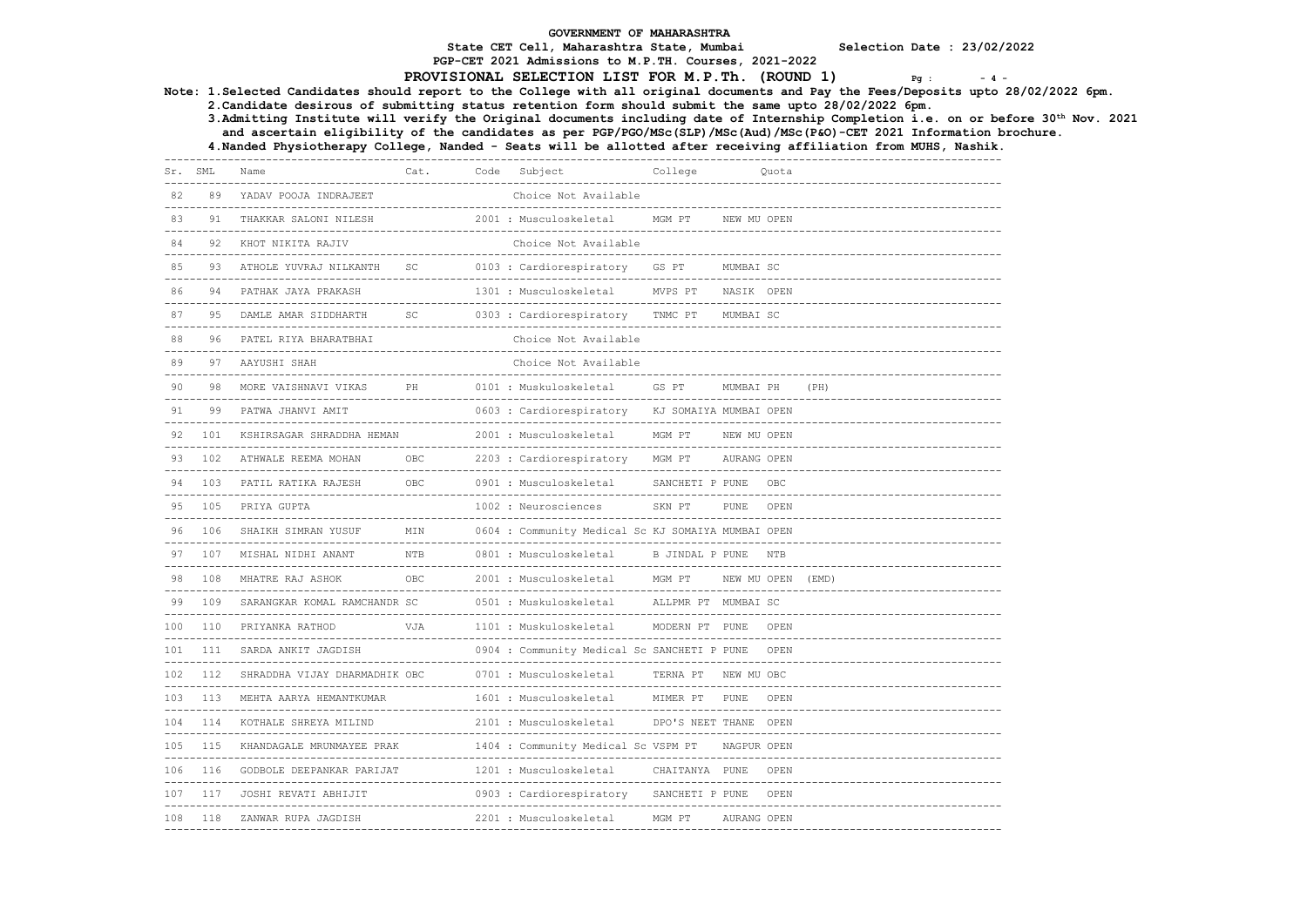PGP-CET 2021 Admissions to M.P.TH. Courses, 2021-2022

# PROVISIONAL SELECTION LIST FOR M.P.Th. (ROUND  $1$ )  $P_g$  :  $-5$  -

Note: 1.Selected Candidates should report to the College with all original documents and Pay the Fees/Deposits upto 28/02/2022 6pm.

2.Candidate desirous of submitting status retention form should submit the same upto 28/02/2022 6pm.

 3.Admitting Institute will verify the Original documents including date of Internship Completion i.e. on or before 30th Nov. 2021 and ascertain eligibility of the candidates as per PGP/PGO/MSc(SLP)/MSc(Aud)/MSc(P&O)-CET 2021 Information brochure.

4.Nanded Physiotherapy College, Nanded - Seats will be allotted after receiving affiliation from MUHS, Nashik.

| Sr. SML      |     | Name                                                                  | Cat.                                    | Code | Subject                                                | College                                         |                      | Ouota              |
|--------------|-----|-----------------------------------------------------------------------|-----------------------------------------|------|--------------------------------------------------------|-------------------------------------------------|----------------------|--------------------|
| 109<br>----- | 119 | GHONGDE RUDRAKSHI RUPESH OBC<br>------------------------------------- |                                         |      | 0903 : Cardiorespiratory<br>-------------------------- | SANCHETI P PUNE<br>----------------             |                      | OPEN               |
| 110          | 120 | MANE MANASI GIRISH                                                    |                                         |      | 1601 : Musculoskeletal                                 | MIMER PT                                        | PUNE                 | OPEN               |
| 111          | 121 | HATWAR PRIYANKA PRABHU                                                | OBC                                     |      | 1202 : Neurosciences                                   | CHAITANYA PUNE                                  |                      | OPEN               |
| 112          | 123 | KAMBLE ANUSHKA NITIN                                                  | <b>NTB</b>                              |      | 1102 : Neurosciences                                   | MODERN PT PUNE<br>----------------------------- |                      | OPEN               |
| 113          | 124 | RAKHI RAMRAJ JAJU                                                     |                                         |      | 2201 : Musculoskeletal                                 | MGM PT                                          | AURANG OPEN          |                    |
| 114          | 125 | POOJA ANIL GAIKWAD                                                    | SC                                      |      | 0701 : Musculoskeletal                                 | TERNA PT                                        | NEW MU SC            |                    |
| 115          | 126 | SANGLE DIPIKA PRAKASH                                                 | OBC<br>. _ _ _ _ _ _ _ _                |      | 0601 : Musculoskeletal                                 | KJ SOMAIYA MUMBAI OBC                           |                      |                    |
| 116          | 127 | WARKHEDE NEHA SANJAY                                                  | OBC                                     |      | 0903 : Cardiorespiratory                               | SANCHETI P PUNE                                 |                      | OBC                |
| 117          | 128 | KOMAL SANTOSH BHOIR                                                   | OBC.                                    |      | 0602 : Neurosciences                                   | KJ SOMAIYA MUMBAI OBC                           |                      |                    |
| 118          | 129 | NANOTI SASHRIKA HARSHVARD                                             | --------------------------              |      | 1204 : Community Medical Sc CHAITANYA PUNE             |                                                 |                      | OPEN               |
| 119          | 130 | PARKAR SAFOORA SHABBIR AH MIN                                         |                                         |      | 1002 : Neurosciences                                   | SKN PT                                          | PUNE                 | OPEN               |
| 120          | 131 | JUNEJA GURPREET BALJIT                                                |                                         |      | 1401 : Musculoskeletal                                 | VSPM PT                                         | NAGPUR OPEN          |                    |
| 121          | 132 | MOHITE SHRADDHA PRAVIN                                                | OBC<br>-------------------------------- |      | 1601 : Musculoskeletal<br>--------------               | MIMER PT                                        | PUNE<br>------------ | OPEN               |
| 122          | 133 | KULKARNI MUGDHA SURESH                                                |                                         |      | 0703 : Cardiorespiratory                               | TERNA PT                                        | NEW MU OPEN          |                    |
| 123          | 134 | CHOPADE SHAMAL DAGDU<br>-------------------                           |                                         |      | 2201 : Musculoskeletal                                 | MGM PT<br>--------------------                  | AURANG OPEN          |                    |
| 124          | 135 | SHETTY SHRUTI UDAY                                                    |                                         |      | 2101 : Musculoskeletal                                 | DPO'S NEET THANE OPEN                           |                      |                    |
| 125          | 136 | GANDHI KUJA BHAVESH                                                   |                                         |      | Choice Not Available                                   |                                                 |                      |                    |
| 126          | 137 | SMRUTI GHANSHYAM PATKI                                                |                                         |      | 1301 : Musculoskeletal                                 | MVPS PT                                         | NASIK OPEN           |                    |
| 127          | 138 | NIRANKARI SANJANA SATYAPA                                             | -----------------------------------     |      | 2201 : Musculoskeletal                                 | MGM PT<br>----------                            | AURANG OPEN          |                    |
| 128          | 139 | CHANDANE RAKHEE ASHOK                                                 | OBC                                     |      | 2001 : Musculoskeletal                                 | MGM PT<br>------------------------------------  |                      | NEW MU EMOBC (EMR) |
| 129          | 140 | BEDREKAR MOHD ATIK AIJAZ MIN                                          |                                         |      | 1104 : Community Medical Sc MODERN PT PUNE             | -----------------------------                   |                      | OPEN               |
| 130          | 142 | DARWARE MADHURA RAJESH                                                | OBC<br>------------------------         |      | 1401 : Musculoskeletal                                 | VSPM PT                                         | NAGPUR OPEN          |                    |
| 131          | 143 | AGRAWAL DIVYA PRAMOD<br>--------------------------                    |                                         |      | 0803 : Cardiorespiratory                               | B JINDAL P PUNE                                 |                      | OPEN               |
| 132          | 144 | TAHALRAMANI URJA MUKESH                                               | -------------------------------         |      | 1401 : Musculoskeletal                                 | VSPM PT<br>----------------------------         | NAGPUR OPEN          |                    |
| 133          | 145 | SHAH POOJA AJAY                                                       |                                         |      | 2004 : Community Medical Sc MGM PT                     | ------------------------                        | NEW MU OPEN          |                    |
| 134          | 146 | DALVI MRUDULA ARUN                                                    |                                         |      | 1103 : Cardio Respiratory                              | MODERN PT PUNE                                  |                      | OPEN               |
| 135          | 147 | GANDHI NETAL MANOJ                                                    | EWS                                     |      | 0101 : Muskuloskeletal                                 | GS PT                                           | MUMBAI EWS           |                    |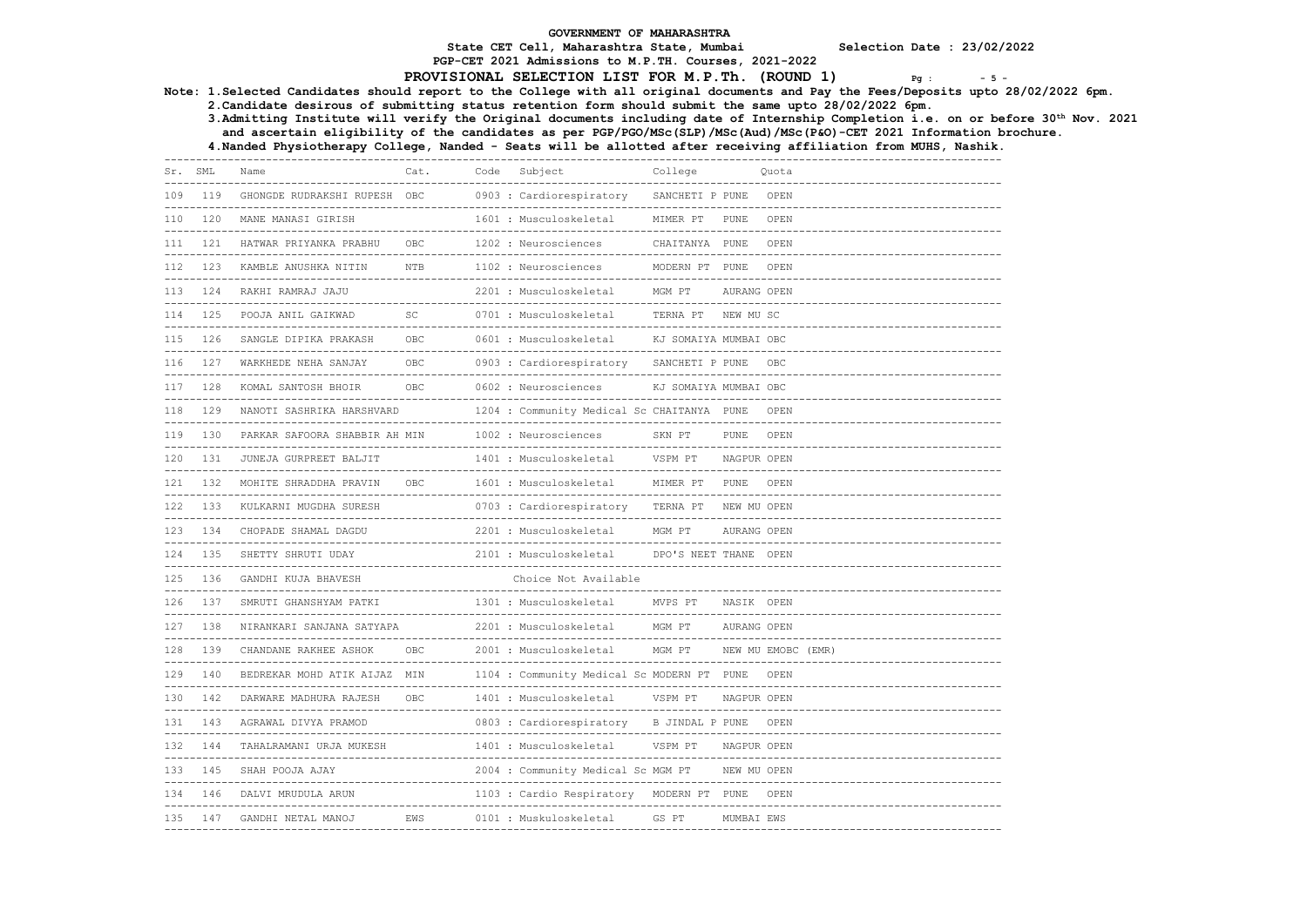PGP-CET 2021 Admissions to M.P.TH. Courses, 2021-2022

# PROVISIONAL SELECTION LIST FOR M.P.Th. (ROUND 1)  $P_{\text{g}}$ : -6-

Note: 1.Selected Candidates should report to the College with all original documents and Pay the Fees/Deposits upto 28/02/2022 6pm.

2.Candidate desirous of submitting status retention form should submit the same upto 28/02/2022 6pm.

 3.Admitting Institute will verify the Original documents including date of Internship Completion i.e. on or before 30th Nov. 2021 and ascertain eligibility of the candidates as per PGP/PGO/MSc(SLP)/MSc(Aud)/MSc(P&O)-CET 2021 Information brochure.

4.Nanded Physiotherapy College, Nanded - Seats will be allotted after receiving affiliation from MUHS, Nashik.

| Sr. SML |         | Name                                                         | Cat.                                                | Code | Subject                                     | College                                |             | Ouota              |
|---------|---------|--------------------------------------------------------------|-----------------------------------------------------|------|---------------------------------------------|----------------------------------------|-------------|--------------------|
| 136     | 149     | BHAKARE ASMITA NARESHCHAN OBC                                |                                                     |      | Choice Not Available                        | ----------------------                 |             |                    |
| 137     | 151     | KHAIRNAR SAYALI BHAGCHAND                                    |                                                     |      | 1501 : Musculoskeletal                      | VVPF'S PT AHMEDN OPEN                  |             |                    |
| 138     | 1.52    | KALE VAISHNAVI DHARMENDRA OBC                                |                                                     |      | 0703 : Cardiorespiratory<br>----------      | TERNA PT<br>-------------              | NEW MU OBC  |                    |
|         | 139 153 | LAJURKAR VAISHNAVI GOPALR OBC                                |                                                     |      | 1601 : Musculoskeletal                      | MIMER PT                               | PUNE        | OBC                |
| 140     | 154     | DESHPANDE AISHWARYA PRAVI                                    |                                                     |      | 2201 : Musculoskeletal                      | MGM PT                                 | AURANG OPEN |                    |
| 141     | 155     | OSWAL PURVA DILIP                                            |                                                     |      | 1202 : Neurosciences                        | CHAITANYA PUNE                         |             | OPEN               |
|         | 142 156 | MANKAR SHRUTI VIJAY                                          | OBC                                                 |      | 0802 : Neurosciences                        | B JINDAL P PUNE                        |             | OBC<br>$- - - - -$ |
| 143     | 157     | SAMRUDDHI SUNIL KANDHARKA                                    |                                                     |      | 1602 : Neurosciences                        | MIMER PT                               | PUNE        | OPEN               |
| 144     | 158     | FERNANDES LYNN                                               |                                                     |      | 0804 : Community Medical Sc B JINDAL P PUNE |                                        |             | OPEN               |
| 145     | 159     | AISHWARYA SHRIKRISHNA POR OBC                                | _____________________________                       |      | 1102 : Neurosciences                        | MODERN PT PUNE<br>__________________   |             | OBC                |
|         | 146 160 | DUPARE PRAJAKTA ONKAR                                        | SC                                                  |      | 1401 : Musculoskeletal                      | VSPM PT                                | NAGPUR SC   |                    |
| 147     | 161     | GADODIYA AKSHATA MAHABIR EWS                                 |                                                     |      | 0102 : Neurosciences                        | GS PT                                  | MUMBAI EWS  |                    |
| 148     | 162     | AMBADE MONIKA ASHOK                                          | <b>OBC</b><br>------------------------------------- |      | 2201 : Musculoskeletal                      | MGM PT<br>---------------------------- | AURANG OBC  |                    |
|         | 149 163 | SHARMA TRIPTI MAHAVIR                                        |                                                     |      | 2103 : Cardiorespiratory                    | DPO'S NEET THANE OPEN                  |             |                    |
| 150     | 164     | DASHARATHE DIPALI SAKHARA                                    |                                                     |      | 1602 : Neurosciences                        | MIMER PT                               | PUNE        | OPEN               |
| 151     | 165     | GOKHRU MANALI KISHOR<br>-------------------------            |                                                     |      | 1603 : Cardio Respiratory MIMER PT          |                                        | PUNE        | OPEN               |
|         | 152 166 | MEHTA ISHA PANKAJKUMAR                                       |                                                     |      | 1602 : Neurosciences                        | MIMER PT                               | PUNE        | OPEN               |
| 153     |         | 167 VANU BHARWANI                                            |                                                     |      | 2202 : Neurosciences                        | MGM PT                                 | AURANG OPEN |                    |
| 154     | 168     | INGAVALE SHREYAS SUDHAKAR<br>_________________________       |                                                     |      | Choice Not Available                        |                                        |             |                    |
| 155     | 169     | GAIKWAD STUTI NAVNATH                                        |                                                     |      | 1502 : Neurosciences                        | VVPF'S PT AHMEDN OPEN                  |             |                    |
| 156     | 170     | GUPTE TANVI AMOL                                             |                                                     |      | Choice Not Available                        | ----------------------                 |             |                    |
| 157     | 172     | SONANI POONAM VISHWANATH OBC<br>---------------------------- |                                                     |      | 0803 : Cardiorespiratory                    | B JINDAL P PUNE                        |             | OPEN               |
| 158     | 173     | PATHAK SIDDHI SATISH                                         |                                                     |      | 1403 : Cardiorespiratory                    | VSPM PT                                | NAGPUR OPEN |                    |
| 159     | 174     | KULKARNI KAJOL RAJESH                                        |                                                     |      | Choice Not Available                        |                                        |             |                    |
| 160     | 175     | RUJUTA NITIN DEODHAR                                         |                                                     |      | 0803 : Cardiorespiratory                    | B JINDAL P PUNE                        |             | OPEN               |
| 161     | 176     | CHAUDHARY JYOTI ANOD                                         |                                                     |      | 2203 : Cardiorespiratory                    | MGM PT                                 | AURANG OPEN |                    |
| 162     | 177     | KATE RIDDHI CHANDRASHEKHA                                    |                                                     |      | Choice Not Available                        |                                        |             |                    |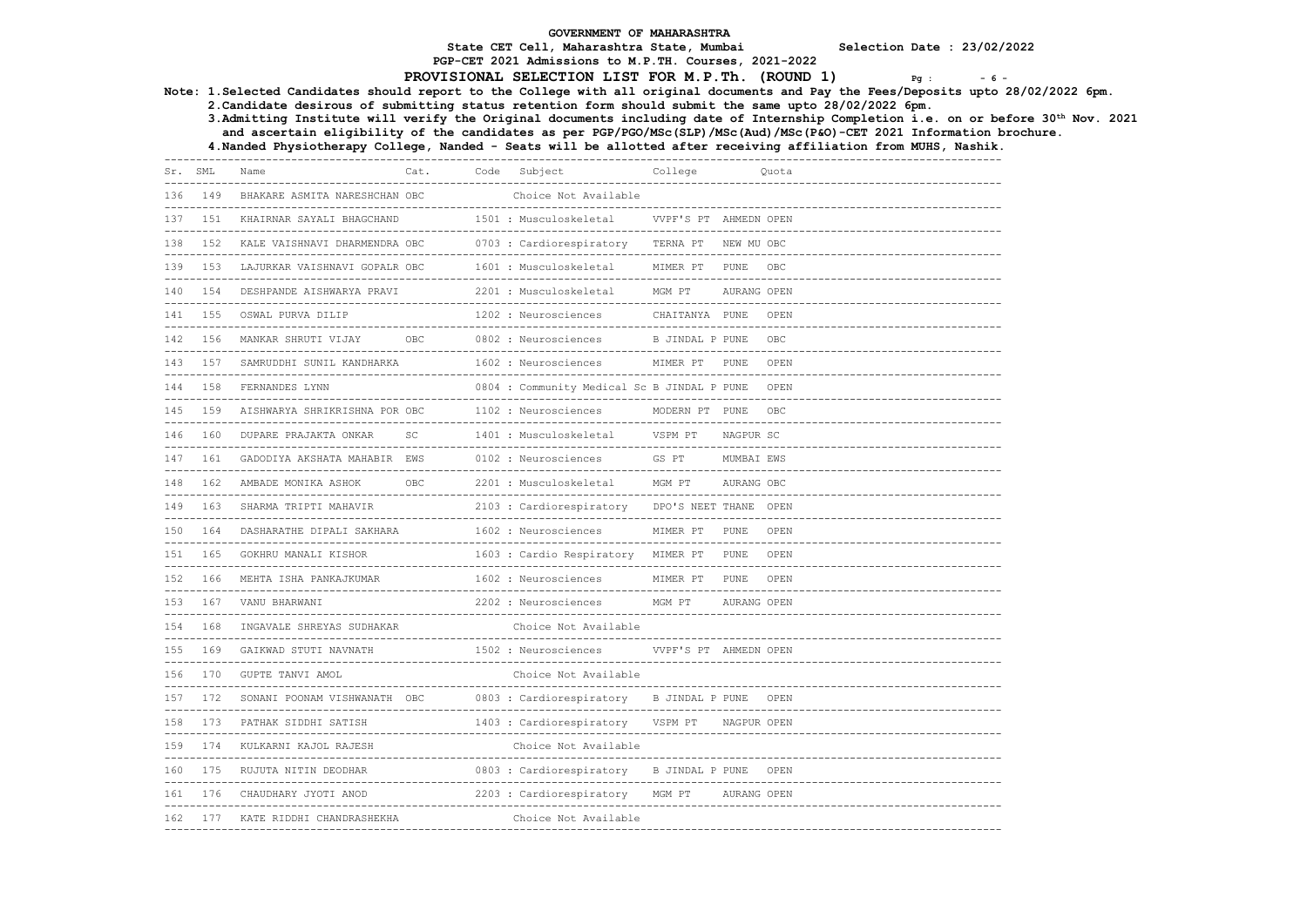PGP-CET 2021 Admissions to M.P.TH. Courses, 2021-2022

#### PROVISIONAL SELECTION LIST FOR M.P.Th. (ROUND 1)  $Pg_{g}$ :  $-7 - P_{g}$

Note: 1.Selected Candidates should report to the College with all original documents and Pay the Fees/Deposits upto 28/02/2022 6pm.

2.Candidate desirous of submitting status retention form should submit the same upto 28/02/2022 6pm.

 3.Admitting Institute will verify the Original documents including date of Internship Completion i.e. on or before 30th Nov. 2021 and ascertain eligibility of the candidates as per PGP/PGO/MSc(SLP)/MSc(Aud)/MSc(P&O)-CET 2021 Information brochure.

4.Nanded Physiotherapy College, Nanded - Seats will be allotted after receiving affiliation from MUHS, Nashik.

------------------------------------------------------------------------------------------------------------------------------------ Cat. Code Subject College ------------------------------------------------------------------------------------------------------------------------------------ 1604 : Community Medical Sc MIMER PT PUNE OPEN ------------------------------------------------------------------------------------------------------------------------------------ 164 179 TRIMUKHE AHILYA SUDARSHAN SC 0604 : Community Medical Sc KJ SOMAIYA MUMBAI SC ------------------------------------------------------------------------------------------------------------------------------------ 165 180 DAPTARE VAISHNAVI SUNIL OBC 1103 : Cardio Respiratory MODERN PT PUNE OPEN  $-+++++++$ 166 181 CHILWANT SAKSHI RAMESHWAR OBC 1501 : Musculoskeletal VVPF'S PT AHMEDN OPEN (EMD) ------------------------------------------------------------------------------------------------------------------------------------ 167 182 BURNWAL SHRESHTHI PRAMOD Choice Not Available ------------------------------------------------------------------------------------------------------------------------------------ 168 183 KULKARNI PRANJALI RAVINDR ------------------------------------------------------------------------------------------------------------------------------------ 2103 : Cardiorespiratory DPO'S NEET THANE OPEN ------------------------------------------------------------------------------------------------------------------------------------ 170 185 KASHID NEHA ARVIND 1203 : Cardiorespiratory CHAITANYA PUNE OPEN ------------------------------------------------------------------------------------------------------------------------------------ 171 186 PAWAR ANUSHREE MOHANRAO OBC 0804 : Community Medical Sc B JINDAL P PUNE OBC ------------------------------------------------------------------------------------------------------------------------------------ 172 188 PRASAD B. RISALDAR Choice Not Available ------------------------------------------------------------------------------------------------------------------------------------ 173 190 SHUBHANGI SANJAY AGARWAL ------------------------------------------------------------------------------------------------------------------------------------ 174 192 BHATIYA DEEKSHA VIJAY 1402 : Neurosciences VSPM PT NAGPUR OPEN ------------------------------------------------------------------------------------------------------------------------------------ 175 195 THAKARE SAKSHI NITIN OBC 1603 : Cardio Respiratory MIMER PT PUNE OBC ------------------------------------------------------------------------------------------------------------------------------------ 176 196 SWATHI SUNDARARAJAN ------------------------------------------------------------------------------------------------------------------------------------ 177 197 MANE ANKITA RAMCHANDRA 1801 : Muskuloskeletal MIMSR PT LATUR OPEN ------------------------------------------------------------------------------------------------------------------------------------ 178 198 FERNANDES FLORINE SEBASTI ------------------------------------------------------------------------------------------------------------------------------------ 179 199 FULEWALE NAYAN LAXMAN OBC 1402 : Neurosciences VSPM PT NAGPUR OPEN (EMD) ------------------------------------------------------------------------------------------------------------------------------------ 180 201 YADAV DHANASHRI ASHOK 2004 : Community Medical Sc MGM PT NEW MU OPEN ------------------------------------------------------------------------------------------------------------------------------------ 1701 : Musculoskeletal DR U. PATI JALGAO OPEN ------------------------------------------------------------------------------------------------------------------------------------ 1403 : Cardiorespiratory VSPM PT NAGPUR OPEN ------------------------------------------------------------------------------------------------------------------------------------ 183 204 JAGRUTI BAND OBC 1001 : Musculoskeletal SKN PT PUNE OBC ------------------------------------------------------------------------------------------------------------------------------------ 184 206 THAKKAR KHUSHI MUKESH ------------------------------------------------------------------------------------------------------------------------------------ 1501 : Musculoskeletal VVPF'S PT AHMEDN EMOBC (EMR) ------------------------------------------------------------------------------------------------------------------------------------ 186 208 DESHMUKH SHRADDHA PRAMODR Choice Not Available ------------------------------------------------------------------------------------------------------------------------------------ 1402 : Neurosciences VSPM PT NAGPUR OPEN ------------------------------------------------------------------------------------------------------------------------------------ 188 210 SHAIKH UZMA KHALID MIN Choice Not Available ------------------------------------------------------------------------------------------------------------------------------------ 189 213 SHENGAL SHWETA YASHWANT ST 0301 : Muskuloskeletal TNMC PT MUMBAI ST ------------------------------------------------------------------------------------------------------------------------------------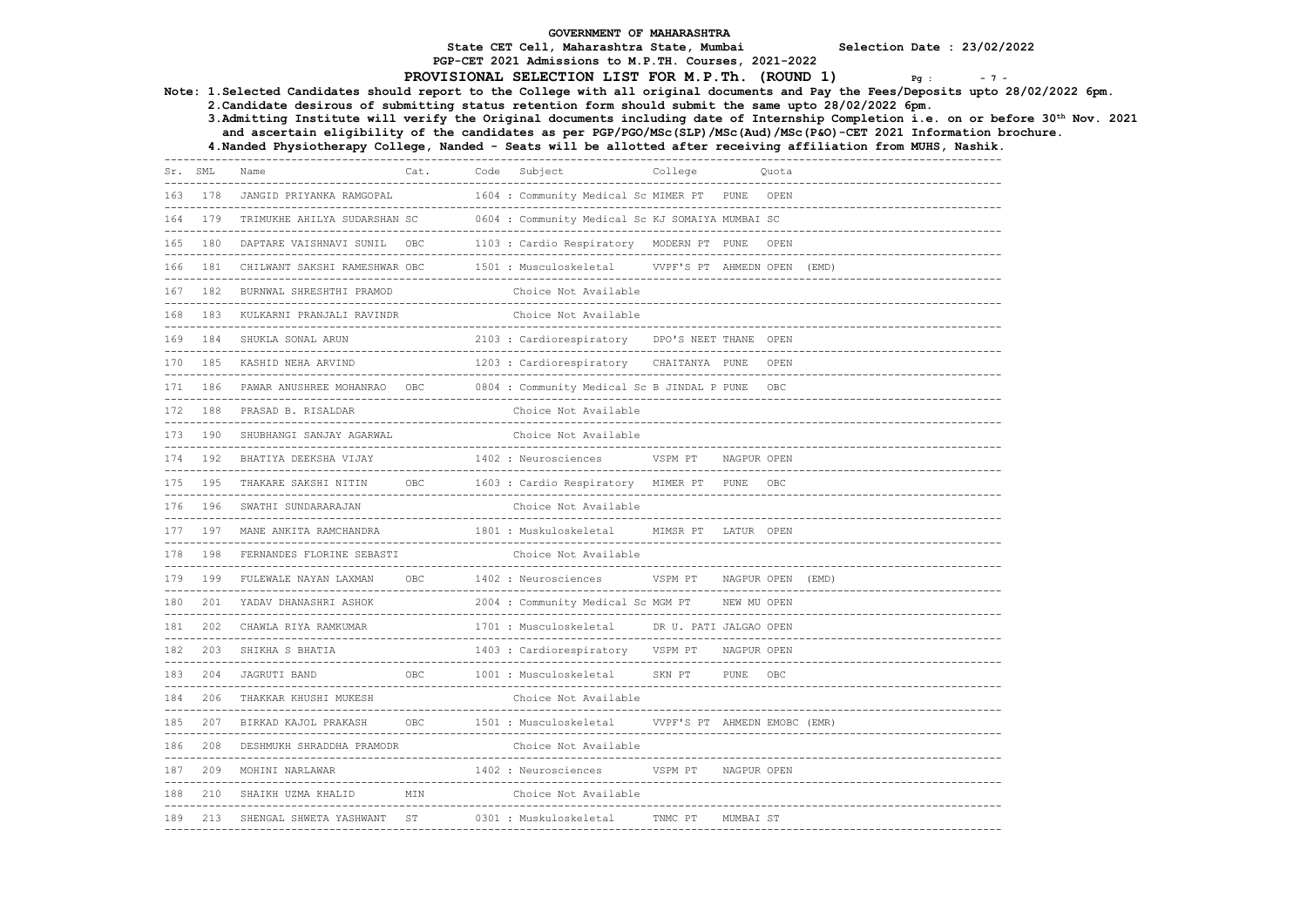PGP-CET 2021 Admissions to M.P.TH. Courses, 2021-2022

# PROVISIONAL SELECTION LIST FOR M.P.Th. (ROUND 1)  $P_g$  :  $-8$  -

Note: 1.Selected Candidates should report to the College with all original documents and Pay the Fees/Deposits upto 28/02/2022 6pm.

2.Candidate desirous of submitting status retention form should submit the same upto 28/02/2022 6pm.

 3.Admitting Institute will verify the Original documents including date of Internship Completion i.e. on or before 30th Nov. 2021 and ascertain eligibility of the candidates as per PGP/PGO/MSc(SLP)/MSc(Aud)/MSc(P&O)-CET 2021 Information brochure.

| Sr. | SML                | Name                                                  | Cat.                  | Code | Subject                                                    | College                                         |             | Ouota     |
|-----|--------------------|-------------------------------------------------------|-----------------------|------|------------------------------------------------------------|-------------------------------------------------|-------------|-----------|
| 190 | 214                | NAIK SHRADDHA VIDYADHAR V                             | --------------------- |      | ----------------------------<br>2203 : Cardiorespiratory   | MGM PT                                          | AURANG OPEN |           |
| 191 | 215                | RADHIKA KASAT                                         |                       |      | 1204 : Community Medical Sc CHAITANYA PUNE                 |                                                 |             | OPEN      |
| 192 | 216                | MISHRA SIMRAN ARUNKUMAR                               |                       |      | 1502 : Neurosciences                                       | ______________________<br>VVPF'S PT AHMEDN OPEN |             |           |
| 193 | ___________<br>218 | SHAIKH AFREEN YUSUF                                   | MIN                   |      | 1004 : Community Medical Sc SKN PT                         |                                                 | <b>PUNE</b> | OPEN      |
| 194 | 219                | SALONI PAVANKUMAR MOR                                 | <b>EWS</b>            |      | ________________<br>0201 : Muskuloskeletal                 | LTMC PT                                         | MUMBAI EWS  |           |
| 195 | 220                | GHORDADEKAR DHANASHRI RAJ                             | --------------------  |      | 1702 : Neurosciences                                       | DR U. PATI JALGAO OPEN                          |             |           |
| 196 | 221                | JADHAV NEHA ANANDRAO                                  |                       |      | 1402 : Neurosciences                                       | VSPM PT                                         | NAGPUR OPEN |           |
| 197 | 222                | KUMBHAR PRIYANKA LAXMAN                               | OBC                   |      | 1202 : Neurosciences                                       | CHAITANYA PUNE                                  |             | OBC       |
| 198 | 223                | RANI RAMESHWAR RODGE                                  | <b>EWS</b>            |      | 0802 : Neurosciences                                       | B JINDAL P PUNE                                 |             | EWS       |
| 199 | 224                | ---------------------------------<br>NIKHITA KUMBHARE |                       |      | Choice Not Available                                       |                                                 |             |           |
| 200 | 225                | MISQUITTA CHENESSA EDWARD                             |                       |      | Choice Not Available                                       |                                                 |             |           |
| 201 | 226                | SITUT GANDHALI ATUL                                   |                       |      | ----------------------<br>1402 : Neurosciences             | -------------------<br>VSPM PT                  | NAGPUR OPEN |           |
| 202 | 227                | NEHETE PRAGATI NISHIKANT OBC                          |                       |      | 1402 : Neurosciences                                       | VSPM PT                                         | NAGPUR OPEN |           |
| 203 | 230                | KOTIAN NAYAN SANDEEP                                  |                       |      | 1503 : Cardio Respiratory VVPF'S PT AHMEDN OPEN            |                                                 |             |           |
| 204 | 231                | GAUTAMI ANAND SONKAMBLE                               | SC                    |      | 2103 : Cardiorespiratory                                   | DPO'S NEET THANE SC                             |             |           |
| 205 | 232                | TADVI ANJUM DAUTKHA                                   | STMIN                 |      | --------------------------------<br>0502 : Neurosciences   | ALLPMR PT MUMBAI ST                             |             |           |
| 206 | 233                | VERMA SHRUTI SUNIL                                    |                       |      | Choice Not Available<br>__________________________________ |                                                 |             |           |
| 207 | 235                | PATIL RONIT RAVINDRA                                  | OBC                   |      | 2205 : Sports Medicine                                     | MGM PT                                          | AURANG OBC  |           |
| 208 | 237                | GAIKWAD ANJALA KISHORE                                | SC                    |      | Choice Not Available                                       |                                                 |             |           |
| 209 | 238                | GAIKWAD SMITA SHASHIKANT SC                           |                       |      | 1002 : Neurosciences                                       | SKN PT                                          | PUNE        | <b>SC</b> |
| 210 | 239                | KADAM ANAGHA PRAKASH                                  |                       |      | Choice Not Available                                       |                                                 |             |           |
| 211 | 240                | BAIS ANJALI SUNILKUMAR                                |                       |      | Choice Not Available                                       |                                                 |             |           |
| 212 | 241                | MADAME GAYATRI DEVENDRA                               | <b>NTB</b>            |      | Choice Not Available                                       |                                                 |             |           |
| 213 | 242                | GAJBHIYE MRUNAL MAHENDRA SC                           |                       |      | 0902 : Neurosciences                                       | -------------------<br>SANCHETI P PUNE          |             | SC        |
| 214 | 243                | GHOLKAR BHAKTI RAJIV                                  |                       |      | 2204 : Community Medical Sc MGM PT                         |                                                 | AURANG OPEN |           |
| 215 | 244                | ARORA NISHI KULDEEP                                   | EWS                   |      | 0901 : Musculoskeletal                                     | SANCHETI P PUNE                                 |             | EWS       |
| 216 | 245                | -----------------------<br>KANOJE NIKITA DEEPAK       | SC                    |      | 1201 : Musculoskeletal                                     | ----------------------------<br>CHAITANYA PUNE  |             | SC        |
|     |                    |                                                       |                       |      |                                                            |                                                 |             |           |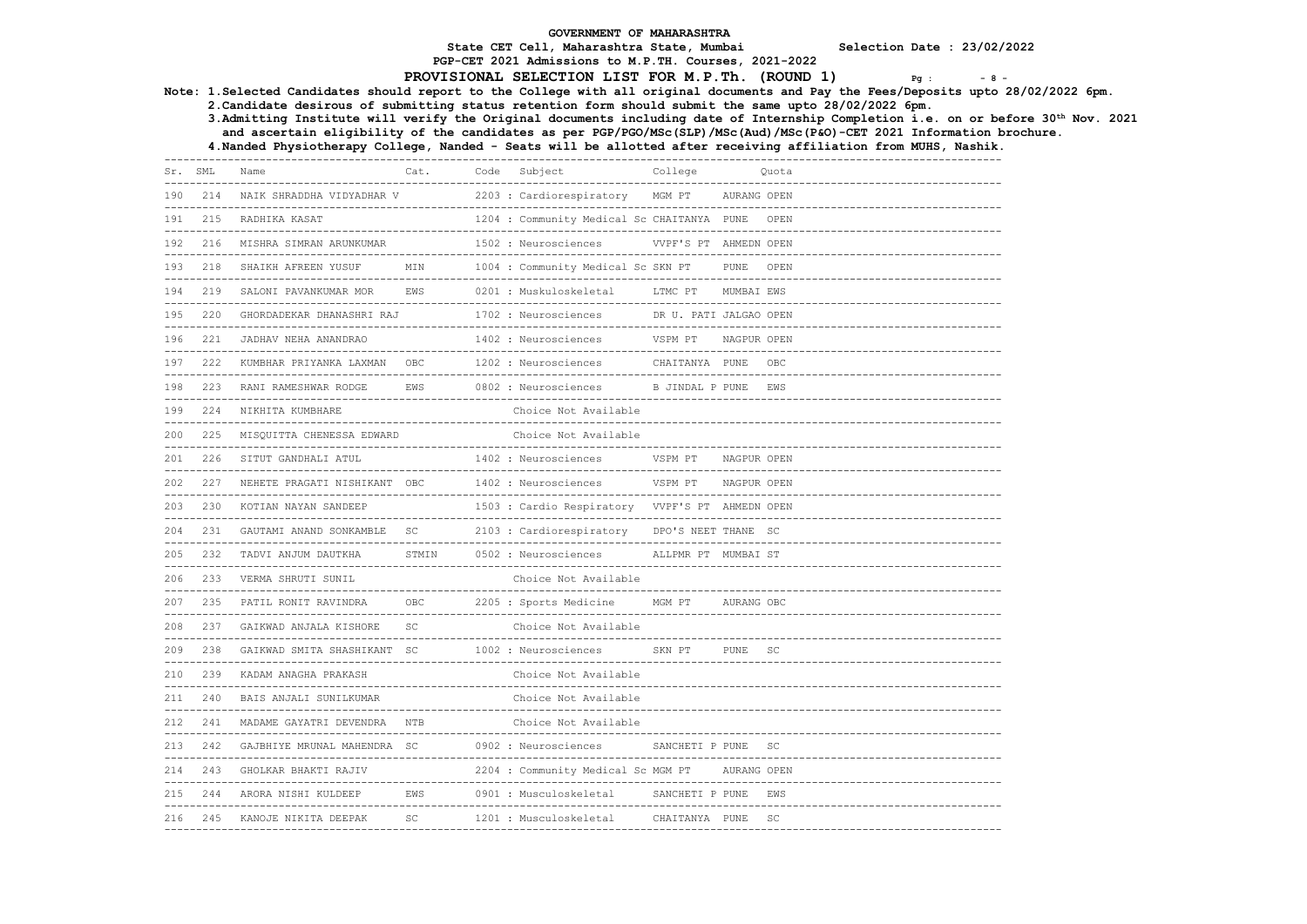PGP-CET 2021 Admissions to M.P.TH. Courses, 2021-2022

#### PROVISIONAL SELECTION LIST FOR M.P.Th. (ROUND 1)  $Pg : Pg : Pg$

3.Admitting Institute will verify the Original documents including date of Internship Completion i.e. on or before 30th Nov. 2021

Note: 1.Selected Candidates should report to the College with all original documents and Pay the Fees/Deposits upto 28/02/2022 6pm. 2.Candidate desirous of submitting status retention form should submit the same upto 28/02/2022 6pm. and ascertain eligibility of the candidates as per PGP/PGO/MSc(SLP)/MSc(Aud)/MSc(P&O)-CET 2021 Information brochure. 4.Nanded Physiotherapy College, Nanded - Seats will be allotted after receiving affiliation from MUHS, Nashik. ------------------------------------------------------------------------------------------------------------------------------------ Cat. Code Subject ------------------------------------------------------------------------------------------------------------------------------------ 217 246 GEET HANSRAJBHAI GHOGHARI ------------------------------------------------------------------------------------------------------------------------------------ 218 247 AGRAWAL SHEETAL TARACHAND EWS 2201 : Musculoskeletal MGM PT AURANG EWS ------------------------------------------------------------------------------------------------------------------------------------ EWSMIN 0601 : Musculoskeletal KJ SOMAIYA MUMBAI EWS ------------------------------------------------------------------------------------------------------------------------------------ 220 249 JAIN PRAGYA RAJESH ------------------------------------------------------------------------------------------------------------------------------------ 221 250 BHANDAKKAR POULAMI ADWAIT 1802 : Neurosciences MIMSR PT LATUR OPEN ------------------------------------------------------------------------------------------------------------------------------------ 222 252 BATULWAR MEENAKSHI BHUMES OBC 1702 : Neurosciences DR U. PATI JALGAO OBC ------------------------------------------------------------------------------------------------------------------------------------ 223 253 PATHADE VAIBHAVI VEVEKANA SC 0905 : Sports Medicine ------------------------------------------------------------------------------------------------------------------------------------ 224 254 SHAH NUPUR MUKESH SMITA 1304 : Community Medical Sc MVPS PT NASIK OPEN ------------------------------------------------------------------------------------------------------------------------------------ 225 255 MUKADAM PRATISHTA RAJENDR OBC Choice Not Available ------------------------------------------------------------------------------------------------------------------------------------ 226 256 VIJAYSHREE JANGADE OBC 1403 : Cardiorespiratory VSPM PT NAGPUR OPEN (EMD) ------------------------------------------------------------------------------------------------------------------------------------ 227 258 DONGARDIVE KASHMIRA SANTO SC 1602 : Neurosciences ------------------------------------------------------------------------------------------------------------------------------------ 228 259 SATHE GAURI BHIMRAO SC ------------------------------------------------------------------------------------------------------------------------------------ 229 260 AGRAWAL MANSI SANJAY EWS 1402 : Neurosciences VSPM PT NAGPUR EWS ------------------------------------------------------------------------------------------------------------------------------------ 230 262 KULKARNI SAMPADA SATISH EWS 0701 : Musculoskeletal TERNA PT NEW MU EWS ------------------------------------------------------------------------------------------------------------------------------------ 231 264 KHOT SHAMAL VIJAY Choice Not Available ------------------------------------------------------------------------------------------------------------------------------------ 232 265 GANDHI BHAVNA SANTOSH ------------------------------------------------------------------------------------------------------------------------------------ 233 266 SHRUTI RAPHAEL D'SOUZA Choice Not Available ------------------------------------------------------------------------------------------------------------------------------------ 234 267 BHUJBAL OMKAR SUNIL OBC ------------------------------------------------------------------------------------------------------------------------------------ 1503 : Cardio Respiratory VVPF'S PT AHMEDN OPEN ------------------------------------------------------------------------------------------------------------------------------------ 236 270 KHANDELWAL KRATI PRADEEP ------------------------------------------------------------------------------------------------------------------------------------ 237 271 KARWA MANSI RADHESHYAM 1504 : Community Medical Sc VVPF'S PT AHMEDN OPEN ------------------------------------------------------------------------------------------------------------------------------------ 238 272 SUWARNA PANJABRAO NEHARE OBC 1402 : Neurosciences ------------------------------------------------------------------------------------------------------------------------------------ 239 274 CHOUDHARY AYUSHI CHANDRAP OBC ------------------------------------------------------------------------------------------------------------------------------------ 240 275 MESHRAM SNEHAL ASHOK SC Choice Not Available ------------------------------------------------------------------------------------------------------------------------------------ 241 276 KOTWAL SHEFALI SUSHIL Choice Not Available ------------------------------------------------------------------------------------------------------------------------------------ 242 277 VAIDYA SANIKA SACHIN Choice Not Available ------------------------------------------------------------------------------------------------------------------------------------ 243 278 KSHIPRA RAGHAVENDRA SHAST 1504 : Community Medical Sc VVPF'S PT AHMEDN OPEN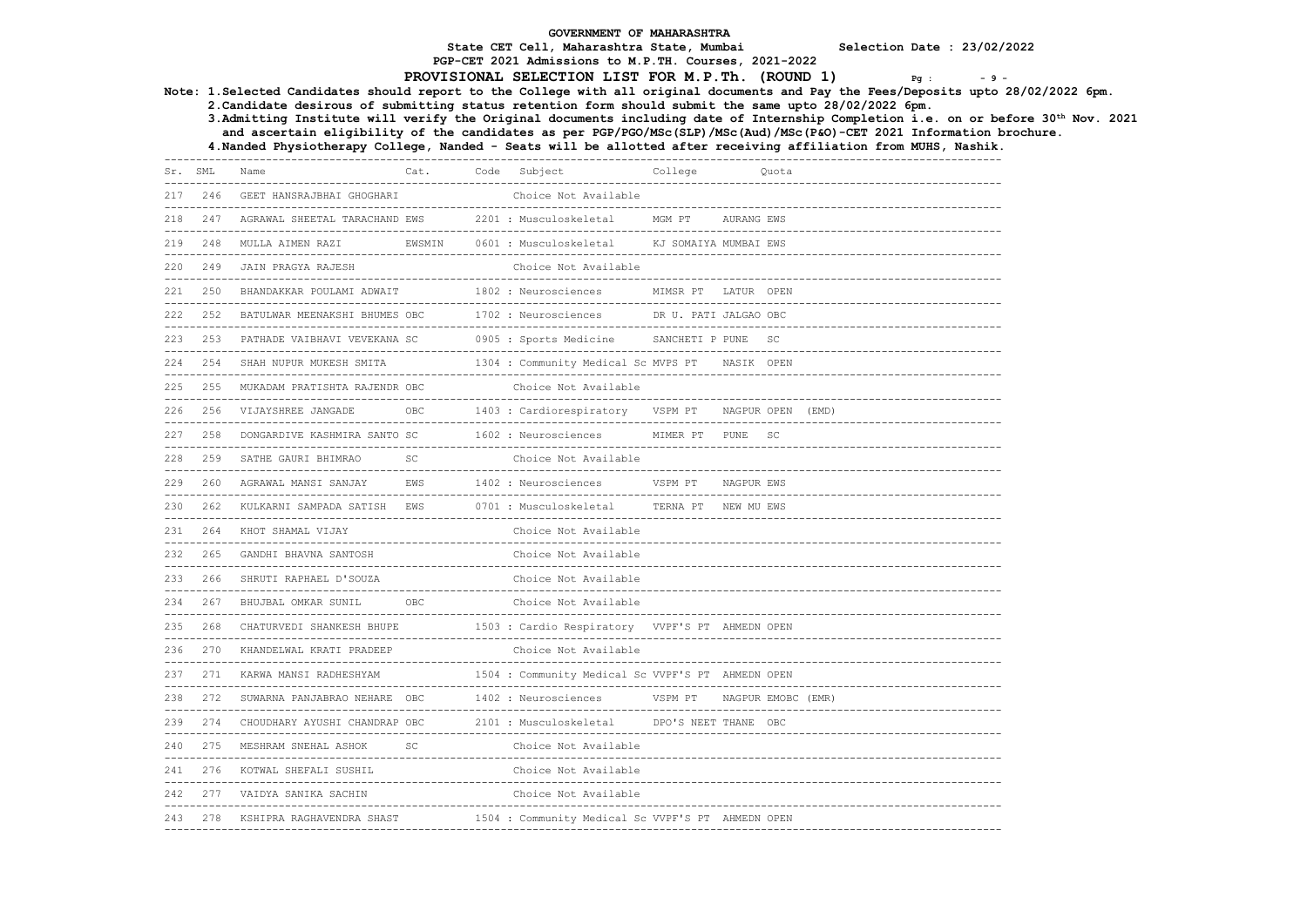PGP-CET 2021 Admissions to M.P.TH. Courses, 2021-2022

#### PROVISIONAL SELECTION LIST FOR M.P.Th.  $(ROUND 1)$   $Pg : -10 - 10$

Note: 1.Selected Candidates should report to the College with all original documents and Pay the Fees/Deposits upto 28/02/2022 6pm.

2.Candidate desirous of submitting status retention form should submit the same upto 28/02/2022 6pm.

 3.Admitting Institute will verify the Original documents including date of Internship Completion i.e. on or before 30th Nov. 2021 and ascertain eligibility of the candidates as per PGP/PGO/MSc(SLP)/MSc(Aud)/MSc(P&O)-CET 2021 Information brochure.

4.Nanded Physiotherapy College, Nanded - Seats will be allotted after receiving affiliation from MUHS, Nashik.

------------------------------------------------------------------------------------------------------------------------------------ Cat. Code Subject ------------------------------------------------------------------------------------------------------------------------------------ 244 279 MANSI MUKUND AMBULKAR ------------------------------------------------------------------------------------------------------------------------------------ 1803 · Cardio Respiratory MIMSR PT LATUR OPEN ------------------------------------------------------------------------------------------------------------------------------------ 246 281 MAVKAR SNEHAL SUNIL  $-1\leq i\leq n-1\leq n-1\leq n-1\leq n-1\leq n-1\leq n-1\leq n-1\leq n-1\leq n-1\leq n-1\leq n-1\leq n-1\leq n-1\leq n-1\leq n-1\leq n-1\leq n-1\leq n-1\leq n-1\leq n-1\leq n-1\leq n-1\leq n-1\leq n-1\leq n-1\leq n-1\leq n-1\leq n-1\leq n-1\leq n-1\leq n-1\leq n-1\leq n-1\leq n-1\leq n-1\leq n$ 247 282 ROHANE RENUKA GUNWANTRAO OBC 1403 : Cardiorespiratory VSPM PT NAGPUR EMOBC (EMR) ------------------------------------------------------------------------------------------------------------------------------------ 248 283 HOLMUKHE PRUTHVIKA NANDKU SC ------------------------------------------------------------------------------------------------------------------------------------ 249 284 BUDHWANI NIKITA PURSHOTTA ------------------------------------------------------------------------------------------------------------------------------------ 250 285 PUND CHETANA NARENDRA OBC 1803 : Cardio Respiratory MIMSR PT LATUR OPEN (EMD) ------------------------------------------------------------------------------------------------------------------------------------ 251 288 MEGHA MOHANDAS ------------------------------------------------------------------------------------------------------------------------------------ 252 289 SOMDEB CHAKRABORTY ------------------------------------------------------------------------------------------------------------------------------------ 253 290 KAWADE PRATIKSHA PRAKASH Choice Not Available ------------------------------------------------------------------------------------------------------------------------------------ 254 291 SARTAPE SHRUTIKA NITIN SC Choice Not Available ------------------------------------------------------------------------------------------------------------------------------------ 255 292 SUBHEDAR MANSI MANGESH Choice Not Available ------------------------------------------------------------------------------------------------------------------------------------ 256 294 KHANDALE RUCHIRA BHARAT SC ------------------------------------------------------------------------------------------------------------------------------------ 257 295 DONGARE VAIBHAVI CHANDRAK VJA 1101 : Muskuloskeletal MODERN PT PUNE EMVJA (EMR) ------------------------------------------------------------------------------------------------------------------------------------ 258 296 CHHEDA PALAK KALPESH Choice Not Available ------------------------------------------------------------------------------------------------------------------------------------ 259 297 KULKARNI ASHVINI SHASHIKA EWS ------------------------------------------------------------------------------------------------------------------------------------ 1804 : Community Medical Sc MIMSR PT LATUR OPEN ------------------------------------------------------------------------------------------------------------------------------------ 261 300 KALANTRI GAYATRI GIRDHAR ------------------------------------------------------------------------------------------------------------------------------------ 262 301 BHAVESH SAHU ------------------------------------------------------------------------------------------------------------------------------------ 263 302 AKSHAY NIMJE ------------------------------------------------------------------------------------------------------------------------------------ 264 304 SHRADDHA CHANDAK 1804 : Community Medical Sc MIMSR PT LATUR OPEN ------------------------------------------------------------------------------------------------------------------------------------ 265 305 ZAWARE PARTH SUNIL ------------------------------------------------------------------------------------------------------------------------------------ 266 306 SHARMA JAYA JAIPRAKASH ------------------------------------------------------------------------------------------------------------------------------------ 267 307 TIKHILE PRIYA JAYANT OBC 1304 : Community Medical Sc MVPS PT NASIK OBC ------------------------------------------------------------------------------------------------------------------------------------ 268 308 SUPEKAR TANUSHRI SHYAMRAJ Choice Not Available ------------------------------------------------------------------------------------------------------------------------------------ 269 309 ARSHIYA FAROOQUE SHAIKH MIN 1901 : Musculoskeletal MAR PT PUNE OPEN ------------------------------------------------------------------------------------------------------------------------------------ 270 310 DAGANI RAYMOL MOHAN RAO Choice Not Available ------------------------------------------------------------------------------------------------------------------------------------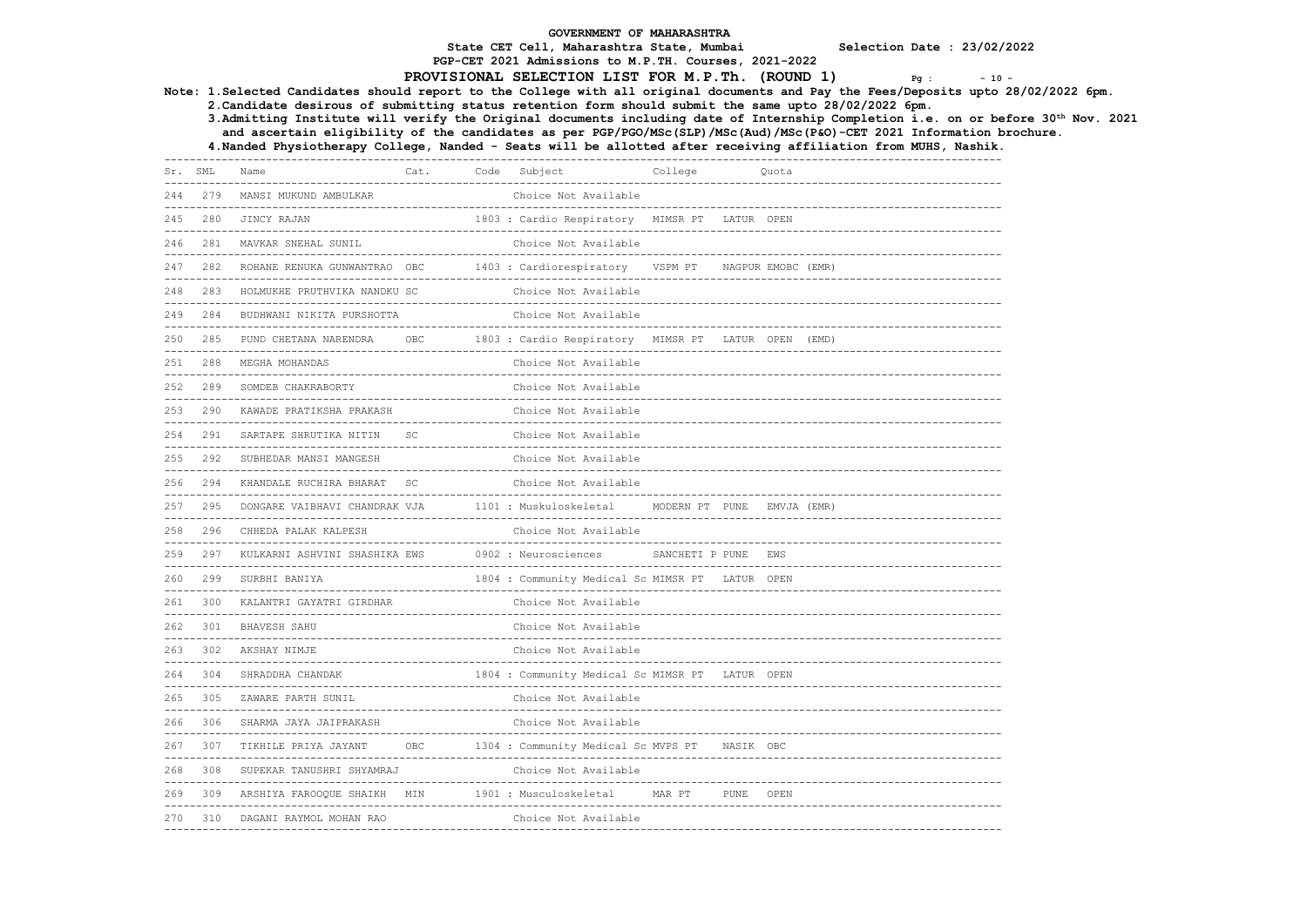PGP-CET 2021 Admissions to M.P.TH. Courses, 2021-2022

# PROVISIONAL SELECTION LIST FOR M.P.Th. (ROUND 1)  $P_g$  :  $-11$

Note: 1.Selected Candidates should report to the College with all original documents and Pay the Fees/Deposits upto 28/02/2022 6pm.

2.Candidate desirous of submitting status retention form should submit the same upto 28/02/2022 6pm.

 3.Admitting Institute will verify the Original documents including date of Internship Completion i.e. on or before 30th Nov. 2021 and ascertain eligibility of the candidates as per PGP/PGO/MSc(SLP)/MSc(Aud)/MSc(P&O)-CET 2021 Information brochure.

| Sr.              | SML | Name                                                             | Cat.                          | Code | Subject<br>_________________________________     | College                |            | Ouota     |  |
|------------------|-----|------------------------------------------------------------------|-------------------------------|------|--------------------------------------------------|------------------------|------------|-----------|--|
| 271              | 311 | SAWANT JANHAVI MAHADEV                                           | EWS                           |      | 1101 : Muskuloskeletal                           | MODERN PT PUNE         |            | EWS       |  |
| 272              | 312 | KHARCHE VRUSHALI BALIRAM OBC                                     |                               |      | Choice Not Available                             |                        |            |           |  |
| 273              | 313 | SATDEVE RAKSHA JITENDRA                                          | SC                            |      | 0803 : Cardiorespiratory                         | B JINDAL P PUNE        |            | <b>SC</b> |  |
| 274              | 314 | SHENDE PRATIKSHA CHANDRAM SC                                     |                               |      | Choice Not Available                             |                        |            |           |  |
| 275              | 315 | SHINDIKAR YASHSHREE JAYAN                                        |                               |      | Choice Not Available                             |                        |            |           |  |
| 276              | 316 | MAYURI SURESHRAO KANKAL<br>_____________________________________ | OBC                           |      | Choice Not Available                             |                        |            |           |  |
| 277              | 317 | KHARATMAL DEEPALI RAM                                            | <b>SC</b>                     |      | Choice Not Available                             |                        |            |           |  |
| 278              | 320 | ALNURE VARSHA ROKDOBA                                            | <b>NTC</b>                    |      | 0403 : Cardiorespiratory                         | GMC PT                 | NAGPUR NTC |           |  |
| 279              | 322 | GOKLANI RITUKA PRAKASH                                           |                               |      | Choice Not Available                             |                        |            |           |  |
| 280              | 323 | MADAVI KRUTIKA ARVIND                                            | <b>ST</b>                     |      | Choice Not Available                             |                        |            |           |  |
| 281              | 324 | RASAL HARSHAL BHASKAR                                            | OBC                           |      | Choice Not Available                             |                        |            |           |  |
| 282              | 325 | CHOPADE KSHITIJA RAVINDRA OBC                                    |                               |      | Choice Not Available                             |                        |            |           |  |
| 283              | 327 | ABOLI NITIN PEDGAONKAR<br>---------------------------------      |                               |      | Choice Not Available<br>------------------------ |                        |            |           |  |
| 284              | 328 | GHADSE DIKSHA PRAJESH<br>-----------------------------------     | SC.<br>$- - - - -$            |      | 2204 : Community Medical Sc MGM PT               |                        | AURANG SC  |           |  |
| 285              | 329 | OTARI SHREYA MAHESH<br>------------------                        | <b>NTB</b>                    |      | 0203 : Cardiorespiratory                         | LTMC PT                | MUMBAI NTB |           |  |
| 286<br>$- - - -$ | 331 | DAKHANE RAJSHREE BHASKAR SC                                      |                               |      | Choice Not Available                             |                        |            |           |  |
| 287              | 332 | VAISHNAVI SAKHARE<br>______________________________              | OBC<br>_____________          |      | Choice Not Available                             |                        |            |           |  |
| 288              | 334 | MULLA AAFICA MUNIR<br>----------------------------               | MIN                           |      | Choice Not Available                             |                        |            |           |  |
| 289              | 335 | SHAH NIDHI KRISHNA                                               |                               |      | Choice Not Available                             | ---------------------- |            |           |  |
| 290              | 336 | PAWAR SAKSHI NITIN                                               |                               |      | Choice Not Available                             |                        |            |           |  |
| 291              | 337 | RUCHITA RAO CHILKAPURWAR                                         |                               |      | Choice Not Available                             |                        |            |           |  |
| 292              | 338 | SHAH RIA SANJAY KOMAL                                            |                               |      | Choice Not Available                             |                        |            |           |  |
| 293              | 339 | SHAIKH URUSA KHALID                                              | MIN                           |      | Choice Not Available                             |                        |            |           |  |
| 294              | 340 | BHOLE MEGHANA GANESH                                             | OBC                           |      | Choice Not Available                             |                        |            |           |  |
| 295              | 341 | FAROOQUI BUSHRA MOHD SALA MIN                                    |                               |      | Choice Not Available                             |                        |            |           |  |
| 296              | 343 | NEHA DEVIDAS BORSE                                               |                               |      | Choice Not Available                             |                        |            |           |  |
| 297              | 344 | BAMBLE DIPALEE BHAGWAN                                           | ST<br>----------------------- |      | 0601 : Musculoskeletal                           | KJ SOMAIYA MUMBAI ST   |            |           |  |
|                  |     |                                                                  |                               |      |                                                  |                        |            |           |  |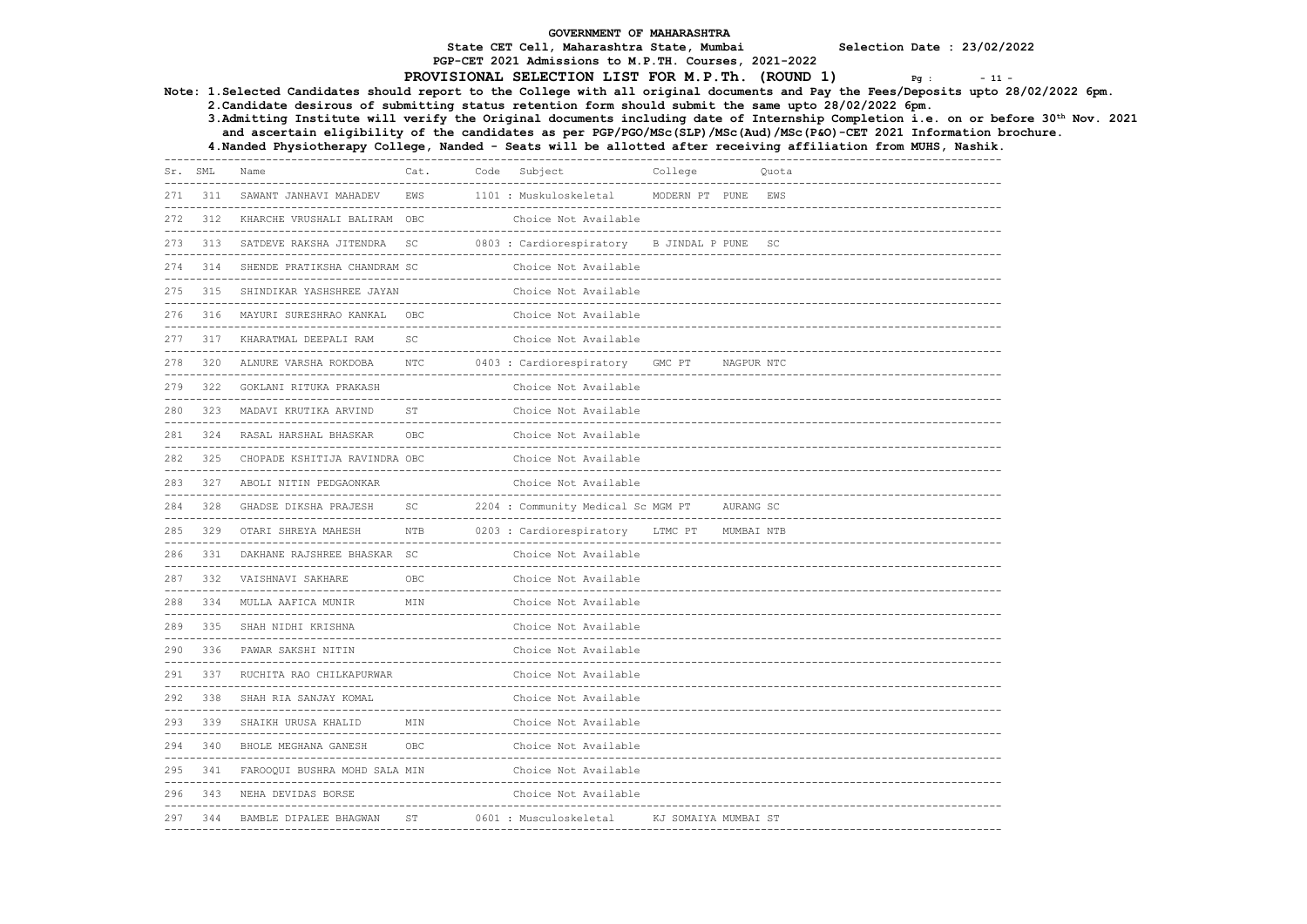PGP-CET 2021 Admissions to M.P.TH. Courses, 2021-2022

# PROVISIONAL SELECTION LIST FOR M.P.Th. (ROUND 1)  $Pq$  :  $-12$

Note: 1.Selected Candidates should report to the College with all original documents and Pay the Fees/Deposits upto 28/02/2022 6pm.

2.Candidate desirous of submitting status retention form should submit the same upto 28/02/2022 6pm.

 3.Admitting Institute will verify the Original documents including date of Internship Completion i.e. on or before 30th Nov. 2021 and ascertain eligibility of the candidates as per PGP/PGO/MSc(SLP)/MSc(Aud)/MSc(P&O)-CET 2021 Information brochure.

4.Nanded Physiotherapy College, Nanded - Seats will be allotted after receiving affiliation from MUHS, Nashik.

| Sr. SML      |         | Name                                                                  | Cat. | Code | Subject                                                        | College                       |       | Quota     |
|--------------|---------|-----------------------------------------------------------------------|------|------|----------------------------------------------------------------|-------------------------------|-------|-----------|
| 298<br>----- | 345     | PATEL INDRAYANI RAMKISHOR                                             |      |      | Choice Not Available                                           | ----------------              |       |           |
| 299          | 347     | CHAVAN PRITI RAJABHAU                                                 | VJA  |      | 0603 : Cardiorespiratory                                       | KJ SOMAIYA MUMBAI VJA         |       |           |
| 300          | 348     | MALOKAR ASHWINI PRAMOD                                                | OBC  |      | Choice Not Available                                           |                               |       |           |
| 301          | 349     | MAKTEDAR KAUSTUBH JITENDR                                             |      |      | Choice Not Available                                           |                               |       |           |
| 302          | 350     | KOLHE NIKITA KRISHNA                                                  | OBC  |      | Choice Not Available<br>_______________________                |                               |       |           |
| 303          | 352     | DIPIKA JAISINGH JADHAV                                                | SC   |      | Choice Not Available                                           | ----------------------------- |       |           |
| 304          | 353     | MUKUND SHUBHANGI DILIP                                                | OBC  |      | Choice Not Available<br>-------------------------------        |                               |       |           |
| 305          | 355     | THAKRE MINAKSHI SUDHIR                                                | OBC  |      | Choice Not Available                                           |                               |       |           |
| 306          |         | 357 APURVA SHRINIVAS MALSHETW                                         |      |      | Choice Not Available                                           |                               |       |           |
| 307          | 358     | PAWAR HARSHADA MAHENDRA<br>-----------------------------              |      |      | Choice Not Available                                           |                               |       |           |
| 308          | 359     | BALPANDE MINAKSHI CHARANL OBC<br>------------------------------------ |      |      | Choice Not Available<br>---------------------                  |                               |       |           |
| 309          | 360     | RIDDHI KHANDETOD                                                      |      |      | Choice Not Available                                           |                               |       |           |
| 310          | 361     | AMBADE SARA ANAND                                                     | SC.  |      | Choice Not Available                                           |                               |       |           |
|              | 311 362 | TOSHNIWAL BHAKTI GOKULDAS                                             |      |      | Choice Not Available                                           | ----------------------------  |       |           |
| 312          | 363     | WAGHMARE PRIYANKA DATTATR SC<br>------------------------              |      |      | 1503 : Cardio Respiratory VVPF'S PT AHMEDN SC                  |                               |       |           |
| 313          | 364     | MUDSSIR MAQSUD SHEIKH<br>-----------------------------                | MIN  |      | Choice Not Available                                           |                               |       |           |
| 314          | 365     | ZAD SANJANA SURESH                                                    | OBC  |      | Choice Not Available<br>------------------------------         |                               |       |           |
| 315          | 366     | MHASKE CHETANA SHIVAJI                                                | OBC  |      | Choice Not Available                                           |                               |       |           |
| 316          | 368     | WAGHUMBARE RUTUJA BAPURAO OBC                                         |      |      | 1803 : Cardio Respiratory MIMSR PT LATUR EMOBC (EMR)           |                               |       |           |
| 317          | 369     | GOMES STEFEE PETER                                                    |      |      | Choice Not Available                                           |                               |       |           |
| 318          | 370     | NIKITA MUKUND BHAIK                                                   | ST   |      | 1601 : Musculoskeletal                                         | MIMER PT                      | PUNE. | <b>ST</b> |
| 319          | 371     | SALVE ABHINAV RAVIKANT                                                |      |      | Choice Not Available                                           |                               |       |           |
| 320          | 372     | DHAGE KOMAL SHRIKRUSHNA                                               |      |      | Choice Not Available                                           |                               |       |           |
| 321          | 373     | BURDE APEKSHA SHANKARRAO<br>--------------------------------          |      |      | Choice Not Available<br>-------------------------------------- |                               |       |           |
| 322          | 374     | DEOLANKAR APURVA DILLIP                                               |      |      | Choice Not Available<br>---------------------                  |                               |       |           |
| 323          | 375     | PATHAK SAGRIKA PRASHANT M                                             |      |      | Choice Not Available                                           |                               |       |           |
| 324          | 378     | RADHIKA RAMESH SAWAL                                                  |      |      | Choice Not Available                                           |                               |       |           |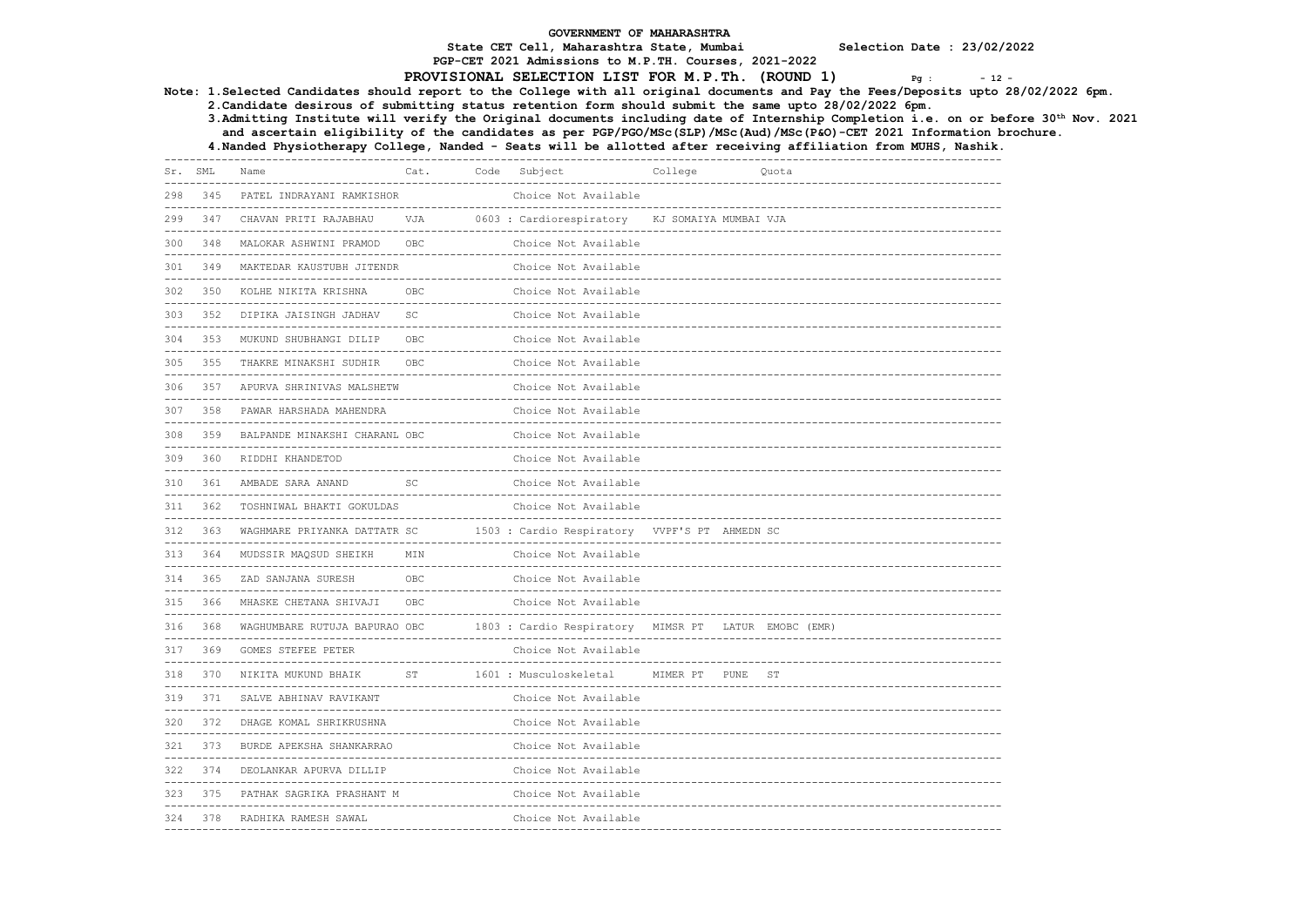PGP-CET 2021 Admissions to M.P.TH. Courses, 2021-2022

PROVISIONAL SELECTION LIST FOR M.P.Th. (ROUND 1)  $Pg : -13 - 14$ 

Note: 1.Selected Candidates should report to the College with all original documents and Pay the Fees/Deposits upto 28/02/2022 6pm.

2.Candidate desirous of submitting status retention form should submit the same upto 28/02/2022 6pm.

 3.Admitting Institute will verify the Original documents including date of Internship Completion i.e. on or before 30th Nov. 2021 and ascertain eligibility of the candidates as per PGP/PGO/MSc(SLP)/MSc(Aud)/MSc(P&O)-CET 2021 Information brochure.

| SHINDE NAMRATA NIVRUTTI<br>OBC<br>Choice Not Available<br>325<br>380<br><b>NTB</b><br>326<br>381<br>BUTE AARSHA MAHESH<br>Choice Not Available<br>384<br>WADHWANI JYOTI MANOHAR<br>Choice Not Available<br>327<br>386<br>BATKULWAR GAYATRI TUKARAM<br>Choice Not Available<br>328<br>329<br>387<br>JAIN AKSHITA HASMUKH<br>Choice Not Available<br>388<br>Choice Not Available<br>330<br>ROHANE RAVINA RAJENDRA<br>OBC.<br>VISHWAMBHARE MADHURI JANK OBC<br>331<br>389<br>Choice Not Available |  |
|------------------------------------------------------------------------------------------------------------------------------------------------------------------------------------------------------------------------------------------------------------------------------------------------------------------------------------------------------------------------------------------------------------------------------------------------------------------------------------------------|--|
|                                                                                                                                                                                                                                                                                                                                                                                                                                                                                                |  |
|                                                                                                                                                                                                                                                                                                                                                                                                                                                                                                |  |
|                                                                                                                                                                                                                                                                                                                                                                                                                                                                                                |  |
|                                                                                                                                                                                                                                                                                                                                                                                                                                                                                                |  |
|                                                                                                                                                                                                                                                                                                                                                                                                                                                                                                |  |
|                                                                                                                                                                                                                                                                                                                                                                                                                                                                                                |  |
|                                                                                                                                                                                                                                                                                                                                                                                                                                                                                                |  |
| 332 391<br>AACHAL BIRELLIWAR<br>Choice Not Available                                                                                                                                                                                                                                                                                                                                                                                                                                           |  |
| 392<br>Choice Not Available<br>SAKSHI JEETENDRA NERLE<br>333<br>-------------------------------------                                                                                                                                                                                                                                                                                                                                                                                          |  |
| 334<br>393<br>PATEL SOHAIL ARIF<br>MIN<br>Choice Not Available<br>----------------------------                                                                                                                                                                                                                                                                                                                                                                                                 |  |
| OBC<br>335 394 BHAGAT ADITI RAJENDRA<br>Choice Not Available                                                                                                                                                                                                                                                                                                                                                                                                                                   |  |
| Choice Not Available<br>336 395 ANSARI SADAF NAAZ MOHD A OBCMIN                                                                                                                                                                                                                                                                                                                                                                                                                                |  |
| <b>NTC</b><br>0901 : Musculoskeletal<br>SANCHETI P PUNE NTC<br>337<br>396<br>KASHYAP MONALI SUDESH                                                                                                                                                                                                                                                                                                                                                                                             |  |
| 338 397<br>KAVIRAJWAR PRADNYA MANOJ OBC<br>Choice Not Available                                                                                                                                                                                                                                                                                                                                                                                                                                |  |
| SC<br>1801 : Muskuloskeletal<br>339<br>398<br>GORE VARSHA SANJAY<br>MIMSR PT LATUR SC<br>--------------------------                                                                                                                                                                                                                                                                                                                                                                            |  |
| SC<br>340<br>399<br>GAJBHIYE ASHWINI SUNIL<br>1301 : Musculoskeletal<br>MVPS PT<br>NASIK SC<br>--------------------------------------<br>----------------------------                                                                                                                                                                                                                                                                                                                          |  |
| 341<br>400<br>EWS<br>2001 : Musculoskeletal<br>MGM PT<br>NEW MU EWS<br>POKHARNA RAHUL RAMESH                                                                                                                                                                                                                                                                                                                                                                                                   |  |
| VJA<br>0904 : Community Medical Sc SANCHETI P PUNE VJA<br>401<br>CHAVHAN ROHINI NITIN<br>342                                                                                                                                                                                                                                                                                                                                                                                                   |  |
| 343 402<br>RATHOD BHOOMI SANJAY MINA NTB<br>Choice Not Available                                                                                                                                                                                                                                                                                                                                                                                                                               |  |
| 344 403 POOJA BARWAL<br>Choice Not Available                                                                                                                                                                                                                                                                                                                                                                                                                                                   |  |
| 345<br>405<br>PATIL NAMRATA KRISHNAT<br>Choice Not Available                                                                                                                                                                                                                                                                                                                                                                                                                                   |  |
| 406<br>JHA SUSHMITA RANJIT<br>Choice Not Available<br>346                                                                                                                                                                                                                                                                                                                                                                                                                                      |  |
| Choice Not Available<br>407<br>DESAI NIDHI VINOD<br>347<br>---------------------------------                                                                                                                                                                                                                                                                                                                                                                                                   |  |
| 348<br>408<br>VISHWAKARMA NEERAJ SIKAND<br>Choice Not Available<br>-----------------------------                                                                                                                                                                                                                                                                                                                                                                                               |  |
| 409 WAYDANDE SNEHA SUBHASH<br>SC<br>Choice Not Available<br>349                                                                                                                                                                                                                                                                                                                                                                                                                                |  |
| CHHAJED SNEHA RAJENDRA<br>Choice Not Available<br>350<br>410                                                                                                                                                                                                                                                                                                                                                                                                                                   |  |
| 411 MAHAJAN NAMRATA RAJENDRA OBC<br>Choice Not Available<br>351                                                                                                                                                                                                                                                                                                                                                                                                                                |  |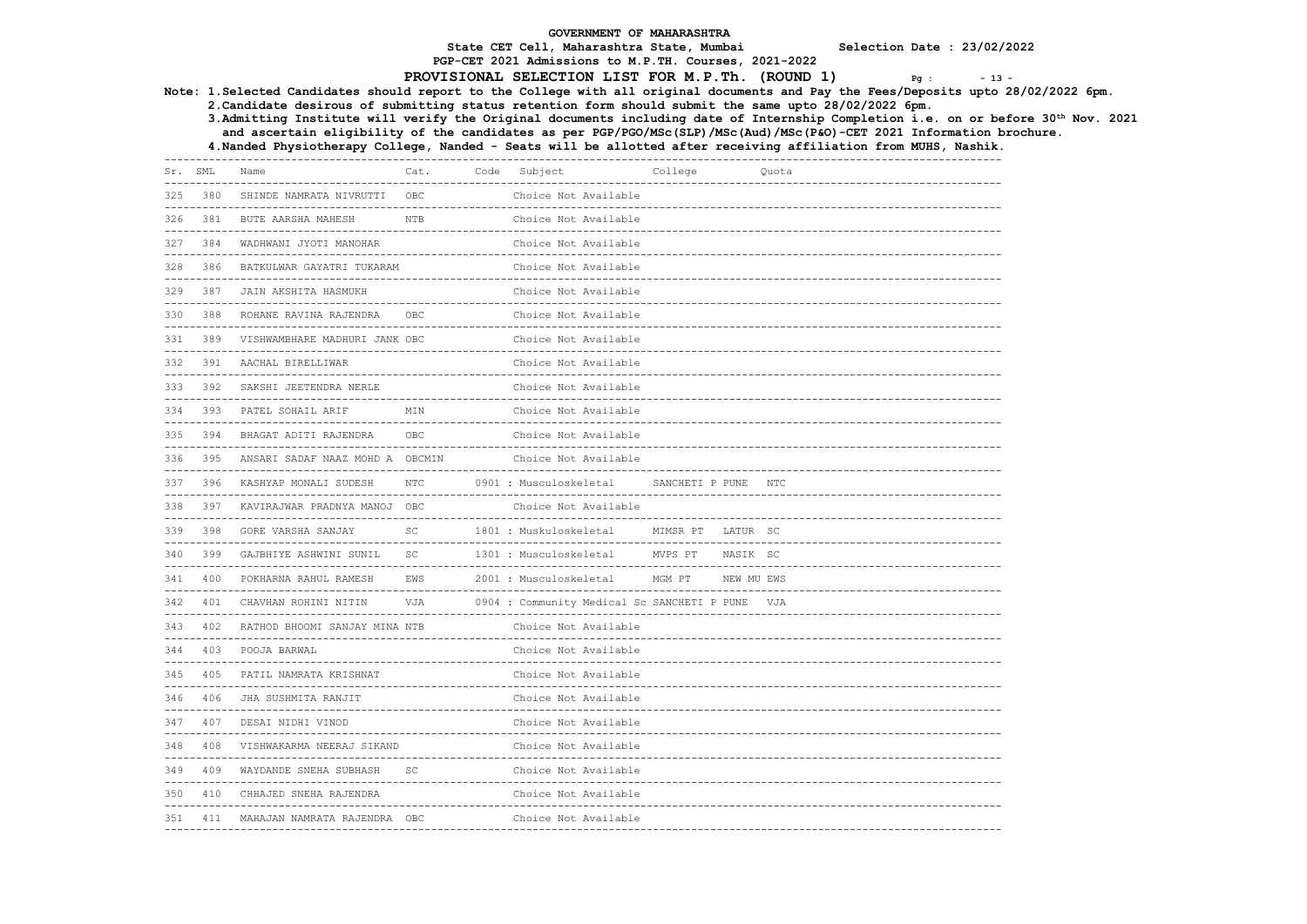PGP-CET 2021 Admissions to M.P.TH. Courses, 2021-2022

### PROVISIONAL SELECTION LIST FOR M.P.Th. (ROUND  $1$ )  $Pq$ :  $-14$

Note: 1.Selected Candidates should report to the College with all original documents and Pay the Fees/Deposits upto 28/02/2022 6pm.

2.Candidate desirous of submitting status retention form should submit the same upto 28/02/2022 6pm.

 3.Admitting Institute will verify the Original documents including date of Internship Completion i.e. on or before 30th Nov. 2021 and ascertain eligibility of the candidates as per PGP/PGO/MSc(SLP)/MSc(Aud)/MSc(P&O)-CET 2021 Information brochure.

| Sr. SML            |     | ----------------------<br>Name                          | Cat.                                       | Code Subject                                                  | College                                |            | Quota |  |
|--------------------|-----|---------------------------------------------------------|--------------------------------------------|---------------------------------------------------------------|----------------------------------------|------------|-------|--|
| 352                | 412 | SAVLA ANKITA KISHOR                                     |                                            | Choice Not Available                                          |                                        |            |       |  |
| 353                |     | 414 GAIKWAD MAHIMA NAVNATH                              |                                            | Choice Not Available                                          |                                        |            |       |  |
| 354                | 415 | FUNDE SANDEEP BABASAHEB                                 | <b>NTD</b>                                 | 0201 : Muskuloskeletal                                        | LTMC PT                                | MUMBAI NTD |       |  |
| 355                | 416 | DEVYANI KHUTEMATE                                       | OBC                                        | Choice Not Available                                          |                                        |            |       |  |
|                    |     |                                                         | <b>NTC</b>                                 |                                                               |                                        |            |       |  |
| 356                | 417 | SATPUTE SHUBHAM DILIP                                   |                                            | 2203 : Cardiorespiratory                                      | MGM PT                                 | AURANG NTC |       |  |
| 357<br>$- - - - -$ | 419 | JAJU RAGHURAJ VIJAY                                     | EWS<br>----------------------------------- | 1602 : Neurosciences                                          | MIMER PT PUNE<br>-------------------   |            | EWS   |  |
| 358                | 420 | SHAH PRIYA KAUSHIK                                      |                                            | Choice Not Available                                          |                                        |            |       |  |
| 359                | 421 | JADHAV POOJA ARJUN                                      | VJA                                        | Choice Not Available                                          |                                        |            |       |  |
| 360                | 423 | VEEBHA SUDAM JADHAO                                     | VJA                                        | Choice Not Available                                          |                                        |            |       |  |
| 361                | 424 | PARCHANI VITHIKA KAMLESH                                |                                            | Choice Not Available                                          |                                        |            |       |  |
| 362                | 426 | KALE KRUTIKA ISHWARRAO                                  | OBC                                        | Choice Not Available                                          |                                        |            |       |  |
| 363                |     | 427 ASHWINI GOVIND KUMBHAR                              | OBC                                        | Choice Not Available                                          |                                        |            |       |  |
| 364                | 428 | SANKHE MANASI SHRIKANT                                  | NTD                                        | Choice Not Available                                          |                                        |            |       |  |
| 365                | 430 | SAROKTE NEHA PRAVIN                                     | ST                                         | 0701 : Musculoskeletal                                        | TERNA PT NEW MU ST                     |            |       |  |
| 366                | 431 | SHRIVASTAVA VAISHNAVI VIL                               |                                            | Choice Not Available                                          |                                        |            |       |  |
| 367                | 432 | KOTHARI SAKSHI SUDHIR                                   |                                            | Choice Not Available                                          |                                        |            |       |  |
| 368                | 433 | PRIYANKA SAHU                                           | EWS                                        | 0603 : Cardiorespiratory                                      | KJ SOMAIYA MUMBAI EWS                  |            |       |  |
| 369                | 434 | KHEDEKAR VAISHNAV ANIL                                  | OBC                                        | Choice Not Available                                          |                                        |            |       |  |
| 370                | 436 | VISHAKHA NARENDRA PATIL                                 | OBC                                        | Choice Not Available                                          |                                        |            |       |  |
| 371                | 440 | --------------------------<br>JOSHI SHIKHI GHANSHYAM CH |                                            | -------------------------------------<br>Choice Not Available | -------------------------------------- |            |       |  |
| 372                | 441 | AMISHA ANAND ANGLE                                      |                                            | Choice Not Available                                          |                                        |            |       |  |
| 373                | 442 | GAIKWAD TRUPTI RAJENDRA                                 | <b>SC</b>                                  | Choice Not Available                                          | -------------------------------------- |            |       |  |
| 374                | 443 | SHINDE DARSHANA NETAJI                                  | OBC                                        | ----------------------------------<br>Choice Not Available    |                                        |            |       |  |
| 375                | 444 | ANIJA NAIR                                              |                                            | Choice Not Available                                          | -------------------------------------  |            |       |  |
| 376                | 445 | PATHAK ADITI RAMESH                                     |                                            | Choice Not Available                                          |                                        |            |       |  |
| 377                | 446 | BHAD PRANAY PARASRAM                                    | NTB                                        | 1203 : Cardiorespiratory CHAITANYA PUNE NTB                   |                                        |            |       |  |
| 378                |     | 447 MAWASI DEEPALI RAMESH                               | ST                                         | Choice Not Available                                          |                                        |            |       |  |
|                    |     |                                                         |                                            |                                                               |                                        |            |       |  |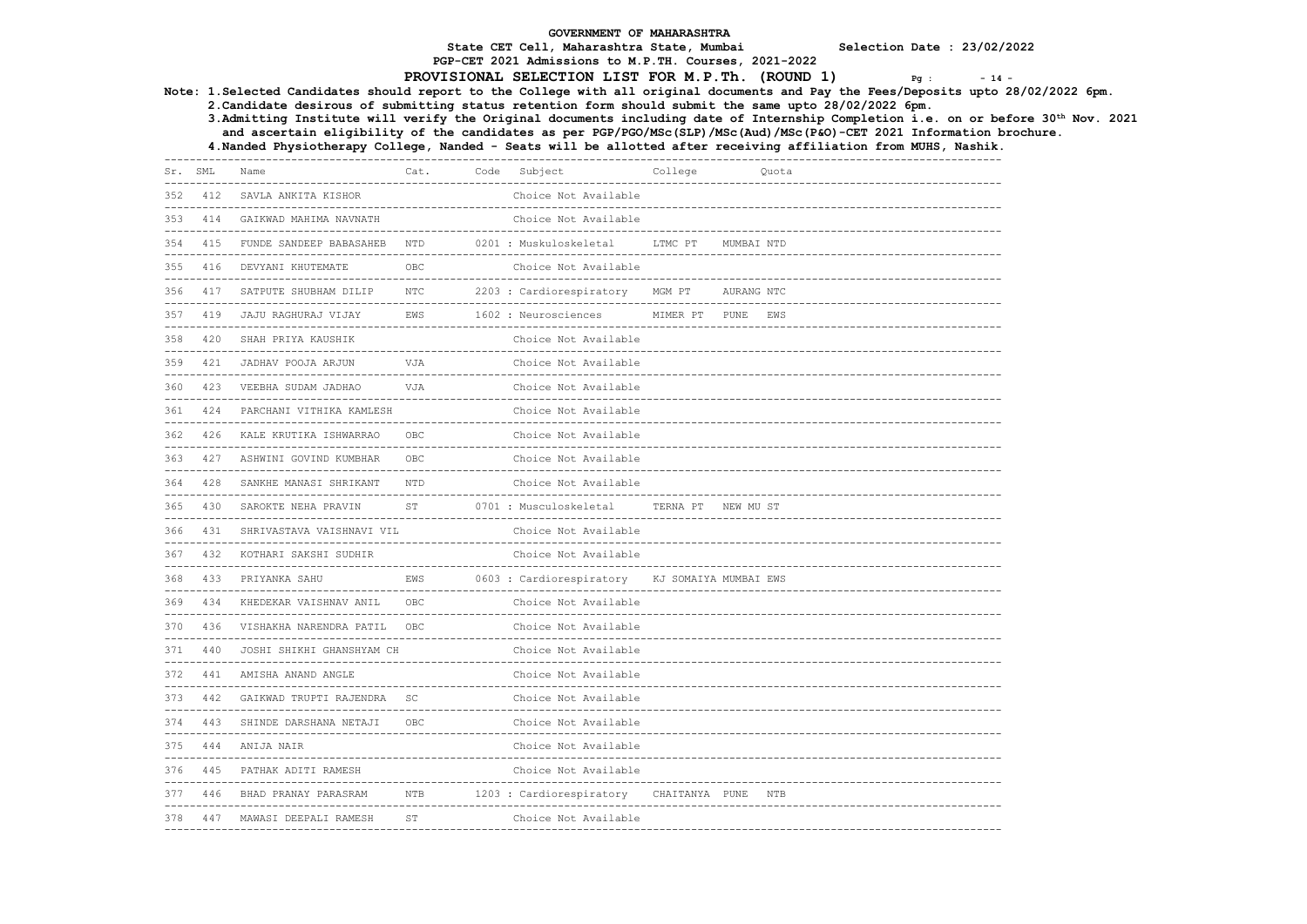PGP-CET 2021 Admissions to M.P.TH. Courses, 2021-2022

# PROVISIONAL SELECTION LIST FOR M.P.Th. (ROUND 1)  $Pg : -15 - 15$

Note: 1.Selected Candidates should report to the College with all original documents and Pay the Fees/Deposits upto 28/02/2022 6pm.

2.Candidate desirous of submitting status retention form should submit the same upto 28/02/2022 6pm.

 3.Admitting Institute will verify the Original documents including date of Internship Completion i.e. on or before 30th Nov. 2021 and ascertain eligibility of the candidates as per PGP/PGO/MSc(SLP)/MSc(Aud)/MSc(P&O)-CET 2021 Information brochure.

| Sr. SML |                   | Name                                                                  | Cat.                            | Code Subject                                                   | College                        |           | Quota                                 |
|---------|-------------------|-----------------------------------------------------------------------|---------------------------------|----------------------------------------------------------------|--------------------------------|-----------|---------------------------------------|
| 379     | 448               | RITANSHU SANJAY AUTADE                                                | OBC                             | -------------------------------------<br>Choice Not Available  |                                |           |                                       |
| 380     | 449               | GORE YOGITA DEVIDAS                                                   |                                 | Choice Not Available                                           |                                |           |                                       |
| 381     | 450               | --------------------<br>CHOPADE SWATEJA SUBHASH                       | SC                              | 2201 : Musculoskeletal                                         | MGM PT                         | AURANG SC | ------------------------------------- |
| 382     | ---------<br>451  | SHAH SHRUSHTI AMUL                                                    | ------------------------------- | Choice Not Available                                           |                                |           |                                       |
| 383     | 452               | ADHAL PRANALI SITARAM                                                 | ST                              | 0903 : Cardiorespiratory                                       | SANCHETI P PUNE                |           | ST                                    |
| 384     | 453               | BHANGARE UJJWAL PRAKASH                                               | ST                              | Choice Not Available                                           |                                |           |                                       |
| 385     | 454               | -------------------<br>TOSHNIWAL PAYAL UMESH                          |                                 | Choice Not Available                                           |                                |           |                                       |
| 386     | 455               | SHAIKH SAMIYA AYUBKHAN                                                | OBCMIN                          | Choice Not Available                                           |                                |           |                                       |
| 387     | 456               | PRATIKSHA ASHOKRAO SHINDE                                             |                                 | Choice Not Available                                           |                                |           |                                       |
| 388     | 458               | MALOKAR SAKSHI SANJAY<br>---------------------                        | OBC                             | Choice Not Available                                           | -----------------------        |           |                                       |
| 389     | 459<br>---------  | TIKEKAR SHWETALI SUDHIR                                               |                                 | Choice Not Available                                           |                                |           |                                       |
| 390     | 460               | MUNOT AARTI PRAKASHCHAND                                              |                                 | Choice Not Available                                           |                                |           |                                       |
| 391     | 461               | GIRE ARCHANA MAROTI                                                   |                                 | Choice Not Available                                           |                                |           |                                       |
| 392     | 462               | MUNDHE SMITA SURESH                                                   | <b>NTD</b>                      | Choice Not Available                                           |                                |           |                                       |
| 393     | 463               | INGALE VISHAKHA RAJU                                                  | <b>NTB</b>                      | Choice Not Available                                           | -------------------------      |           |                                       |
| 394     | 464               | KARANDE TANVI VAIBHAV                                                 | SC                              | Choice Not Available                                           |                                |           |                                       |
| 395     | 465<br>---------- | TANNIR SANJANA RAVINDRA                                               | OBC                             | Choice Not Available                                           |                                |           |                                       |
| 396     | 469               | AHIREKAR ANIKET RAMCHANDR EWS<br>------------------------------------ |                                 | 0904 : Community Medical Sc SANCHETI P PUNE                    |                                |           | EWS                                   |
| 397     | 470<br>---------  | KHAN UNEZA JAVED                                                      | MIN                             | Choice Not Available<br>---------------------------------      |                                |           |                                       |
| 398     | 471               | SIDDIQUI AYESHA SALIM AHM MIN                                         |                                 | Choice Not Available                                           |                                |           |                                       |
| 399     | 472               | BANGAR KOMAL GAUTAM                                                   | SC                              | Choice Not Available                                           |                                |           |                                       |
| 400     | 473               | DANDE VAISHNAVI VIJAYRAO                                              |                                 | Choice Not Available<br>-------------------------------------- | ------------------------       |           |                                       |
| 401     | 474               | SHEIKH KAYANATH BANU MOHA MIN                                         |                                 | Choice Not Available                                           | ------------------------------ |           |                                       |
| 402     | 475               | VAISHNAVI ASHISH RATHOD VJA                                           |                                 | Choice Not Available                                           | ----------------------------   |           |                                       |
| 403     | 476               | NANDALA PRANITA VENKATY                                               |                                 | Choice Not Available                                           | ----------------------         |           |                                       |
| 404     |                   | 477 SHRUTI MAHAJAN                                                    |                                 | Choice Not Available                                           |                                |           |                                       |
| 405     | 479               | VAIDKAR TEJASWINI PANDURA NTC                                         |                                 | Choice Not Available                                           | -----------------------------  |           |                                       |
|         |                   |                                                                       |                                 |                                                                |                                |           |                                       |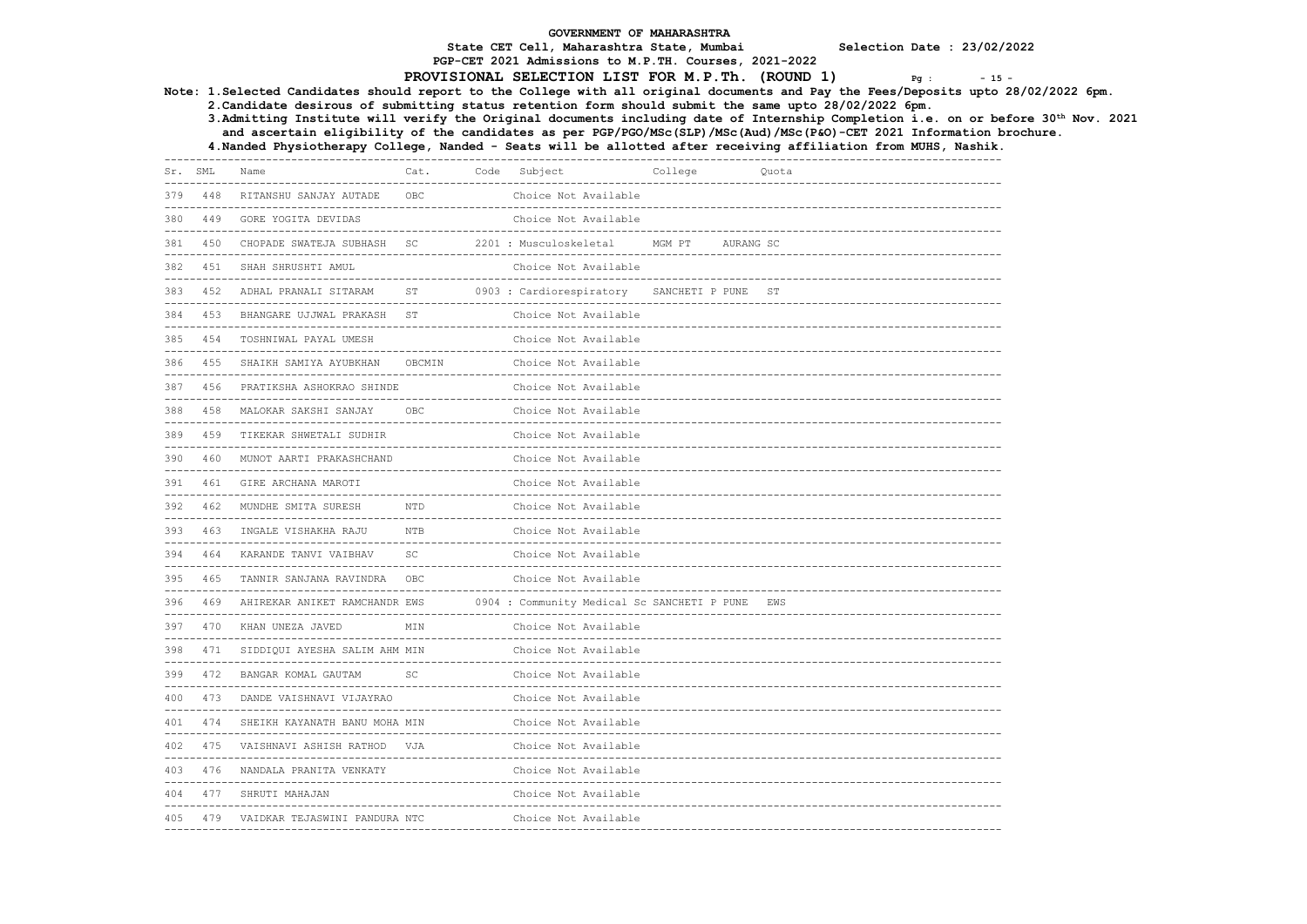PGP-CET 2021 Admissions to M.P.TH. Courses, 2021-2022

# PROVISIONAL SELECTION LIST FOR M.P.Th. (ROUND 1)  $Pg : -16 - 16$

Note: 1.Selected Candidates should report to the College with all original documents and Pay the Fees/Deposits upto 28/02/2022 6pm.

2.Candidate desirous of submitting status retention form should submit the same upto 28/02/2022 6pm.

 3.Admitting Institute will verify the Original documents including date of Internship Completion i.e. on or before 30th Nov. 2021 and ascertain eligibility of the candidates as per PGP/PGO/MSc(SLP)/MSc(Aud)/MSc(P&O)-CET 2021 Information brochure.

|     | Sr. SML | ---------------------<br>Name                                  | Cat.       | Code Subject             | College | Quota                 |  |
|-----|---------|----------------------------------------------------------------|------------|--------------------------|---------|-----------------------|--|
| 406 |         | 481 MALBHAGE POOJA BABURAO                                     | OBCPH      | 0303 : Cardiorespiratory | TNMC PT | MUMBAI PHOBC (PH-OBC) |  |
| 407 |         | 482 BORDE GAYATRI VIJAY                                        |            | Choice Not Available     |         |                       |  |
| 408 |         | 483 ALFAIZ JAKIR TAMBOLI                                       | OBCMIN     | Choice Not Available     |         |                       |  |
| 409 |         | 484 CHAVHAN HARSHADA HANWANTR                                  |            | Choice Not Available     |         |                       |  |
| 410 | 487     | DESHMUKH SHIVANI VIJAY                                         |            | Choice Not Available     |         |                       |  |
| 411 |         | 489 RUPDA PRIYANSHI MANOJ                                      |            | Choice Not Available     |         |                       |  |
| 412 |         | 492 DONGRE JANHVI VIJAY                                        | OBC        | Choice Not Available     |         |                       |  |
| 413 | 494     | THAWRANI SONALI SANJAY                                         |            | Choice Not Available     |         |                       |  |
| 414 | 495     | DODANI NIKITA LALCHAND                                         |            | Choice Not Available     |         |                       |  |
| 415 |         | 496 KAJALE SACHIN MOHAN                                        | OBC        | Choice Not Available     |         |                       |  |
| 416 | 497     | THOOL NIKITA BHASKAR                                           | SC         | Choice Not Available     |         |                       |  |
| 417 |         | 499 SURYAWANSHI MANOJ SHANKAR SC                               |            | Choice Not Available     |         |                       |  |
| 418 |         | 500 HINDUJA SIMRAN ISHWARLAL                                   |            | Choice Not Available     |         |                       |  |
|     |         | 419 501 SADAR TRUPTI ARUN                                      | SC.        | Choice Not Available     |         |                       |  |
| 420 |         | 502 NIKHADE DHANASHRI NARENDR SC                               |            | Choice Not Available     |         |                       |  |
| 421 |         | 503 KARNAHKE JAYSHREE RAVI                                     | <b>ST</b>  | 1402 : Neurosciences     | VSPM PT | NAGPUR ST             |  |
|     |         | 422 504 JANGHEL BHAVNA NIRMAL                                  | OBC.       | Choice Not Available     |         |                       |  |
| 423 |         | 505 KANKUTE SAMPADA SUBHASHRA SC                               |            | Choice Not Available     |         |                       |  |
| 424 |         | 506 KIRTANE CHAITALI VIKAS                                     | <b>SC</b>  | Choice Not Available     |         |                       |  |
| 425 |         | ------------------------------------<br>507 PATIL RUCHI KISHOR | OBC.       | Choice Not Available     |         |                       |  |
| 426 | 509     | PORE YASH JITENDRA                                             | <b>OBC</b> | Choice Not Available     |         |                       |  |
| 427 |         | 510 KHARCHE KALYANI SANJAY                                     | OBC.       | Choice Not Available     |         |                       |  |
| 428 |         | 511 NIKITA RAMKISHAN ZAGADE                                    | OBC        | Choice Not Available     |         |                       |  |
| 429 | 512     | PATTNAIK PRACHI HARIBOLA                                       |            | Choice Not Available     |         |                       |  |
| 430 |         | 513 GANDOTRA JANHAVI BALBIR N                                  |            | Choice Not Available     |         |                       |  |
| 431 |         | 514 PATIL DIVYA SURAJ                                          | OBC        | Choice Not Available     |         |                       |  |
| 432 |         | 515 INGLE GAURI SHRIDHAR                                       |            | Choice Not Available     |         |                       |  |
|     |         |                                                                |            |                          |         |                       |  |